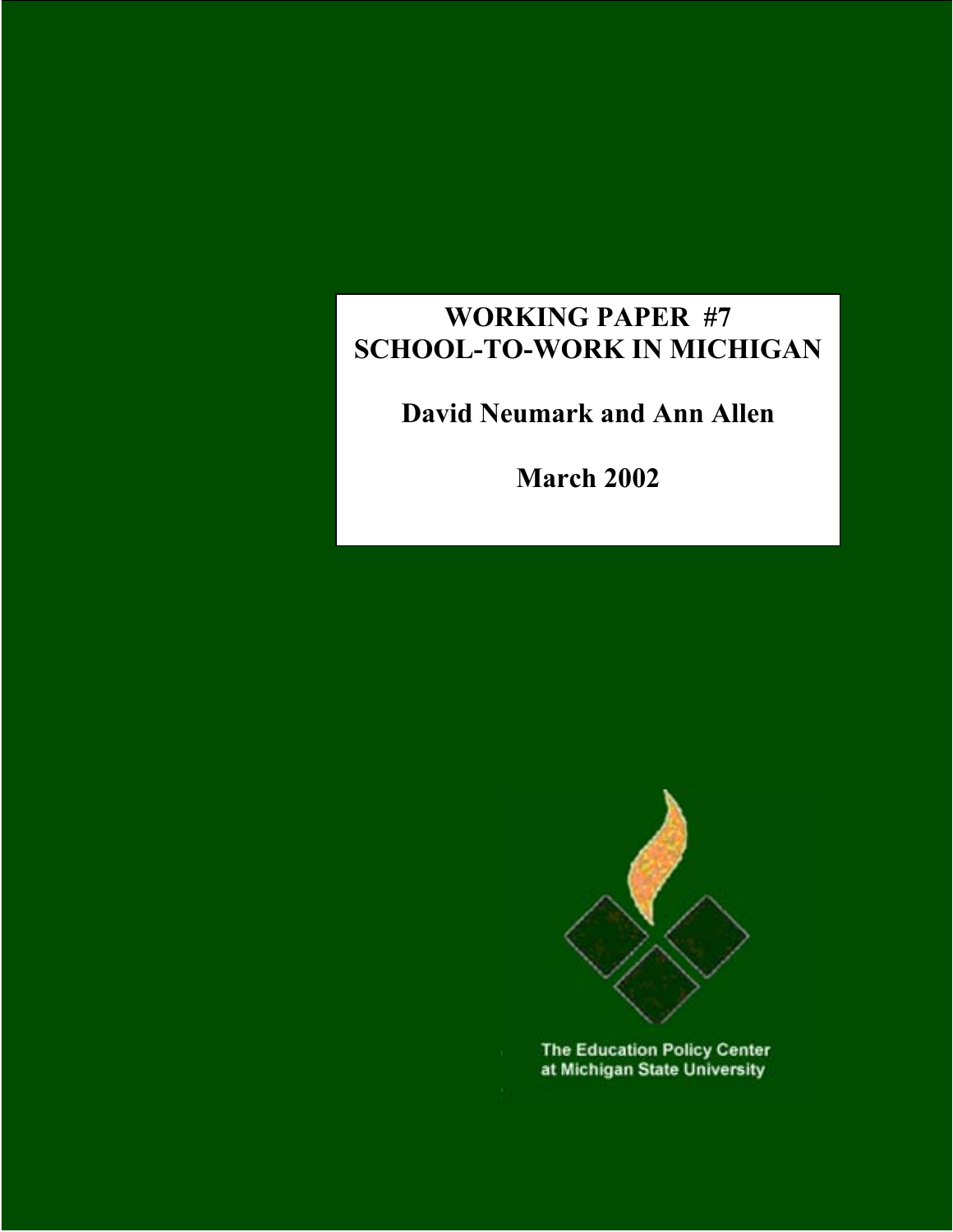# **SCHOOL-TO-WORK IN MICHIGAN**

David Neumark and Ann Allen<sup>\*</sup>

March 2002

\* Neumark is Professor of Economics at Michigan State University, and a Research Associate of the National Bureau of Economic Research. Allen is a graduate student in Education at Michigan State University. This research was supported by the Michigan Applied Public Policy Research Funds under the auspices of the Education Policy Center at Michigan State University. Any opinions expressed are the authors' own, and do not necessarily express the views of the Education Policy Center.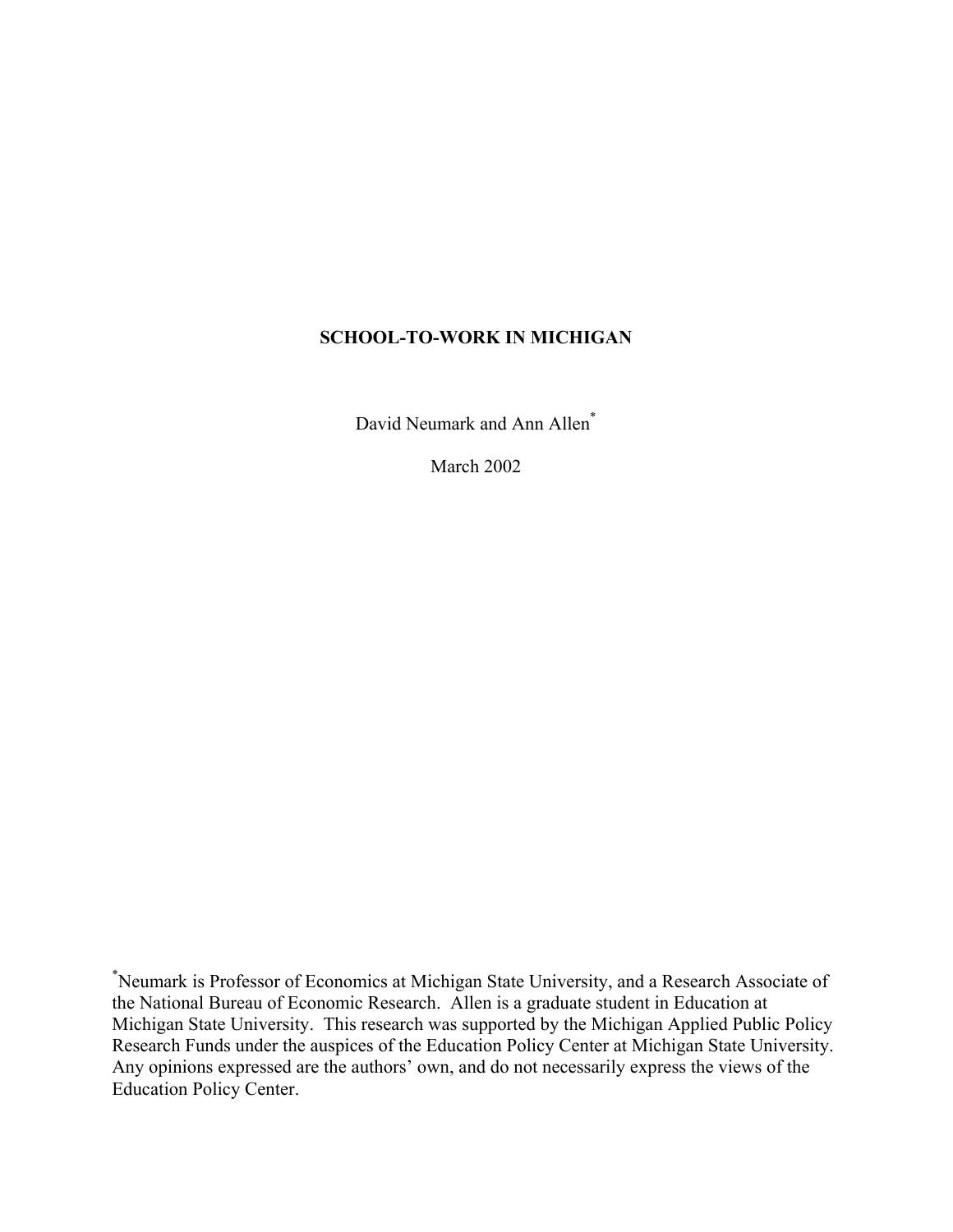#### **I. Introduction**

The State of Michigan has developed its Career Preparation System to improve the school-to-work transitions of its residents, striving to ensure that the educational system prepares students to successfully compete in the job market. The goals of the Career Preparation System include strengthening secondary and post-secondary educational preparation, ensuring that this preparation includes the acquisition of knowledge and skills that will enhance entry into the labor market, and the development of lifelong learning to build successful careers. Under the School Public Aid Act, this system is currently funded at a level of \$24 million a year (Michigan Department of Career Development, 2000). These funds have been used to develop an array of programs, institutions, and advisory groups. After five years of funding the Career Preparation System, it is useful to take stock, asking what we know about the impact of these investments, and in particular what we have learned about the effectiveness of Michigan's school-to-work programs.

With that end in mind, this paper summarizes the development of school-to-work in Michigan, describes the current institutional structure, and presents an exhaustive summary of the available evidence on the effectiveness of Michigan's school-to-work programs. In brief, the state has moved aggressively to create an impressive structure for the implementation of schoolto-work, and one that is apparently reaching many students. However, our state of knowledge regarding the causal impact of the Career Preparation System or its predecessors–that is, assessment of the extent to which school-to-work transitions are improved relative to what would have occurred in the absence of this system–is sorely lacking. While economists and other social scientists have at their disposal methods of "program evaluation" to assess precisely this type of question, these methods have for the most part not been applied to Michigan's school-to-work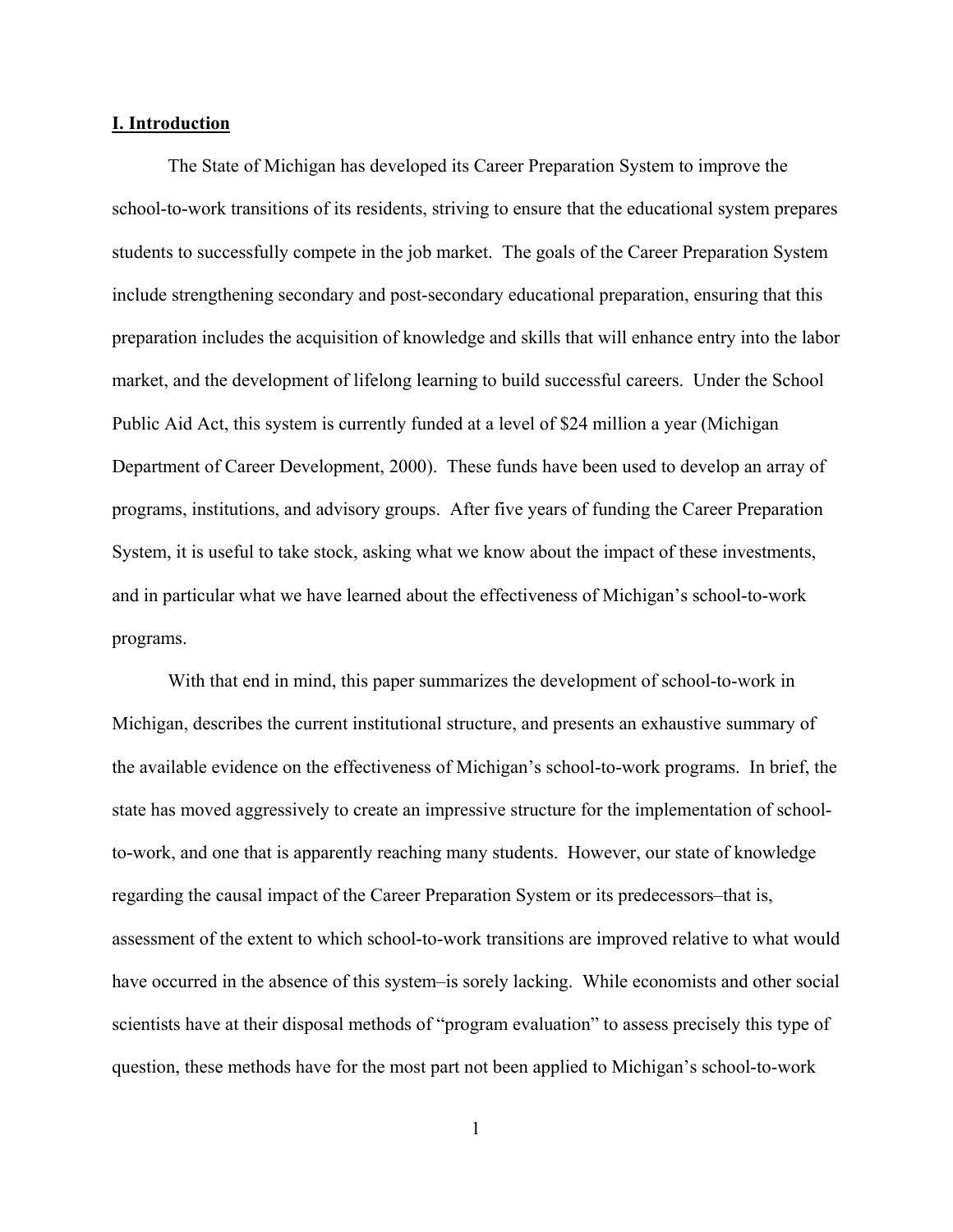initiatives.<sup>i</sup> Based on the findings in this paper, then, a strong case can be made for devoting at least a small part of the resources supporting school-to-work in Michigan to the evaluation of existing and new programs, to help the state more wisely allocate its investments in school-towork initiatives.

The 1994 Federal School-to-Work Opportunities Act (STWOA) provided more than \$1.5 billion to support increased career preparation activities in the country's public schools.<sup>[ii](#page-44-1)</sup> According to a report by the U.S. Office of Technology Assessment (1995), Congress passed the STWOA in response to research by scholars and educators that highlighted three areas of concern for public education. These were: (1) a lack of connection between school and work that led many youths to be "unmotivated in school and spend years bouncing from one lowpaying job to another" (p. 3); (2) youths completing school with insufficient skills needed for the labor market; and (3) increasing labor market demands for complex thinking, close teamwork, and the ability to learn on the job. The STWOA aimed to help young people develop the skills needed in the workforce and make better connections to careers through school-to-work transition systems, which fostered partnerships among schools, employers, and others (Office of Technology Assessment, 1995). Specifically, the STWOA set out to increase: (1) school-based initiatives such as career links to academic curriculum, and career awareness activities; (2) workbased activities such as job shadowing, internships, and apprenticeships; and (3) connecting activities, such as the development of partnerships with employers and post-secondary institutions. A more detailed summary of the STWOA is provided in Figure 1.

Michigan was one of the first eight states to receive federal money from the STWOA in 1994. STWOA funding was set to end in 1999, but Michigan applied for a grant extension that continued through September 2001. From 1994 to 2001, Michigan received more than \$50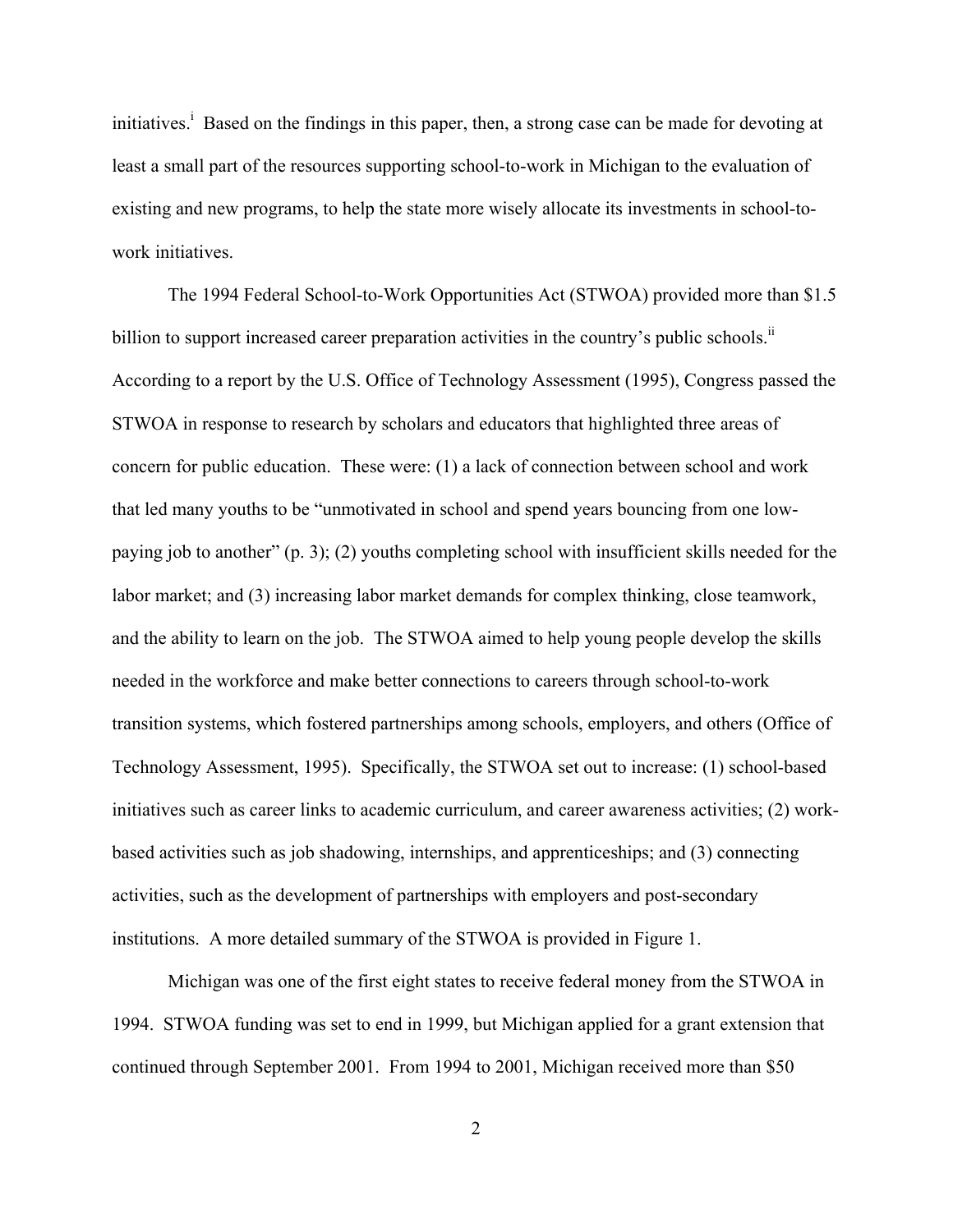million of federal STWOA funds to develop and support local and state-wide school-to-work initiatives (Levin, 1999).

This study's goal was to take stock of school-to-work in Michigan, reviewing what the evidence says about the impact of Michigan's school-to-work efforts on youth employment and early career decisions of students in the state. Our intention was to assemble all evaluations of state and local school-to-work programs in Michigan, to critique this evidence in order to establish which was the most credible and convincing, and then to synthesize the findings. However, we found only a smattering of studies, and virtually none employing standard social scientific methods of program evaluation.

State-level evaluation work has focused on students in career and technical education programs. In general, outcome-based assessment activities other than the collection and reporting of career and technical education for the state have not been universal or even widespread. We did, though, uncover some local studies of school-to-work at the level of counties or school districts. Overall, the strength of the evidence in this limited set of studies in support of positive effects of school-to-work or career preparation activities on student outcomes is mixed. But for the most part, at this point there is simply insufficient information to provide either a constructive assessment of school-to-work in Michigan, or much guidance for improvement.

In contrast, there is somewhat more information available on the progress local school districts and the state have made toward building a career preparation system. Assessing this progress can provide some useful information with regard to school-to-work, including: the implementation of school-to-work; and the number of students being served by the system and characteristics of those students; the number of students earning employable certification; and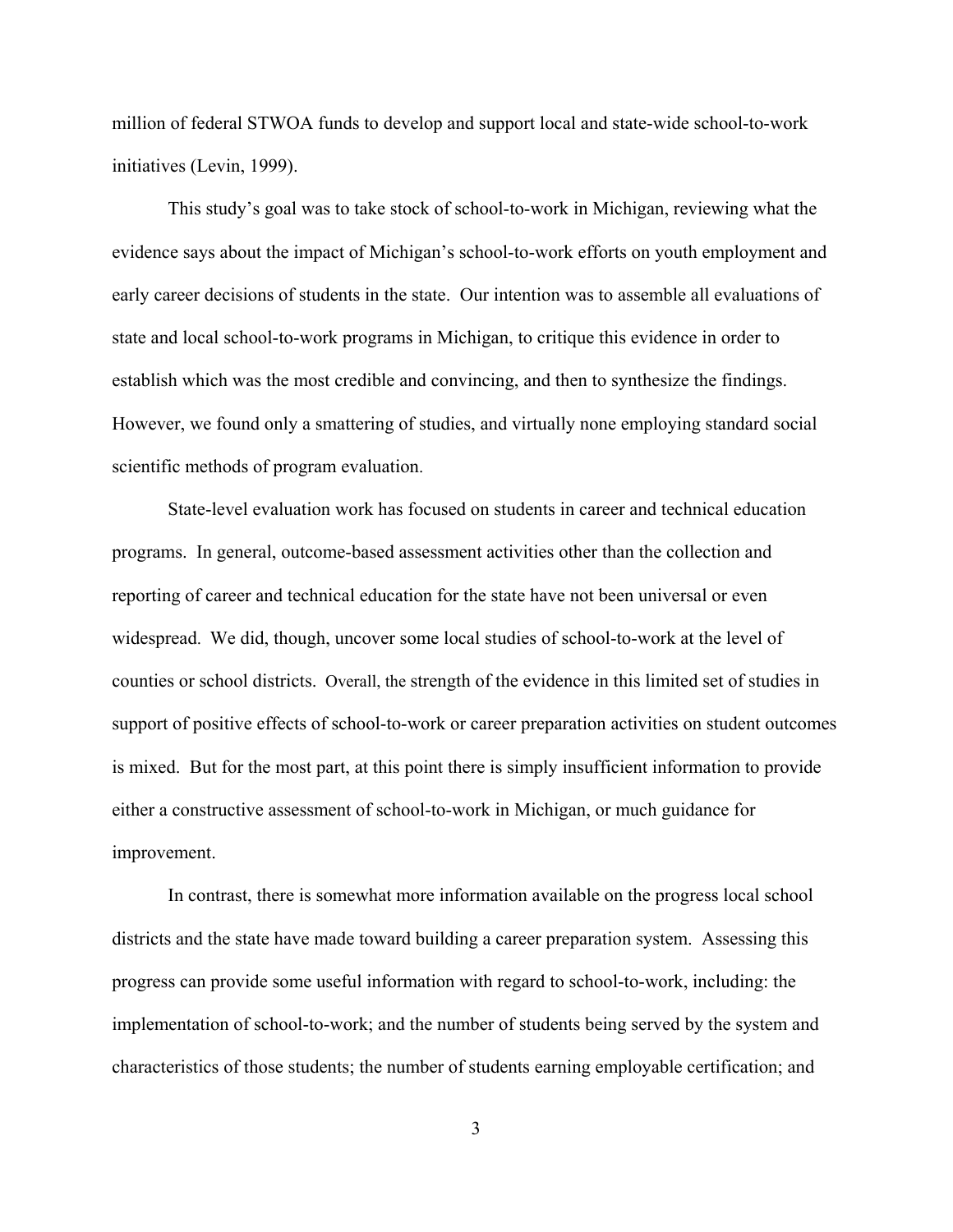the extent of employer participation. However, these "progress reports" generally do not provide any information on the causal impact of the system on student outcomes such as attendance, discipline, academic achievement, graduation rates, and enrollment in postsecondary education, or on labor market outcomes.

This information, gleaned from interviews with academic and career educators and state representatives involved in school-to-work, [iii](#page-44-2) and from review of available documents, does establish that the STWOA has pushed Michigan forward toward the development of a comprehensive career preparation system, and that the state and local districts are starting to recognize and perhaps act on the need for ongoing assessment of program outcomes. Nonetheless, our current state of knowledge regarding the effectiveness of school-to-work in Michigan is extremely limited, and there is as yet little or no evidence of the development of rigorous evaluation of this effectiveness. In our view, though, investment in such research would play a highly constructive role in shaping the further development of the state's school-to-work system.

#### **II. Description of School-to-Work in Michigan**

# *Cooperative and Vocational Education and Tech Prep*

Figure 2 provides a time-line for the development of school-to-work in Michigan. Before the STWOA, Michigan schools were providing career and technical education through such programs as cooperative education and vocational education. But it was the state's tech prep initiative, supported through the Carl Perkins Amendments of 1990 (Bailey, 1995; Urquiola, et al., 1997), which attempted to move career and technical education from isolated programs to a school-reform initiative–improving educational outcomes for students through more relevant, contextual learning and stronger connections to employers and careers (Jacobs and Teahen,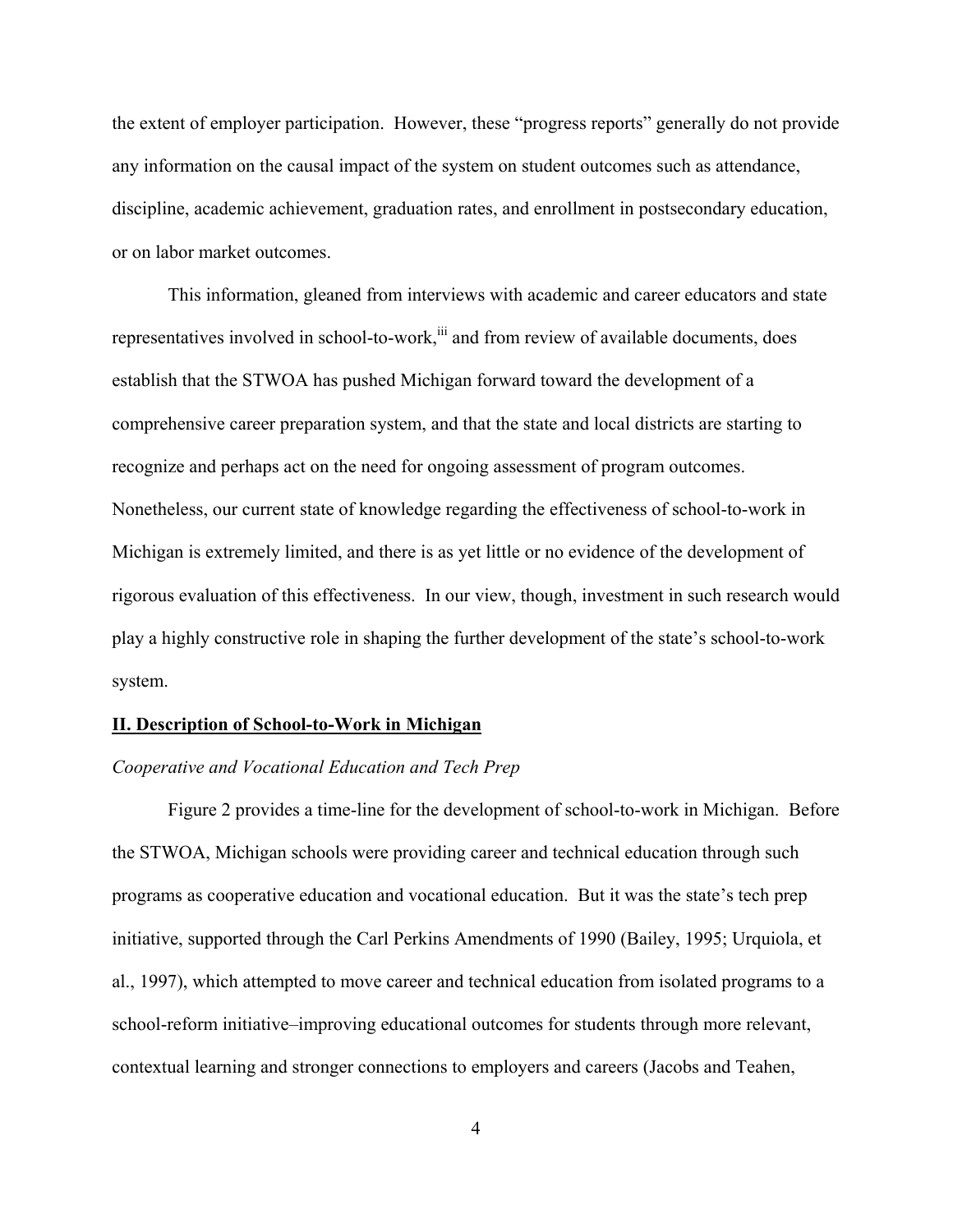1998). Tech prep, as a federal program, aimed to encourage the development of programs from high school to college in specific occupational areas (Bailey, 1995). In a report on Michigan's tech prep initiatives, Jacobs and Teahen (1998) quoted the 1988 Executive Summary of the Tech Prep Task Force to define "tech prep initiatives" as associate degree programs made up of partnerships among school districts, community colleges, and employers to prepare youths and adults for entry into technical career fields (Tech Prep Task Force, 1988, p. 1).

Jacobs and Teahen found that tech prep set the stage for career preparation as educational reform. They pointed to four contributions tech prep made to educational reform in Michigan including: 1) encouraging the development of courses that connected critical thinking skills to workplace skills; 2) the creation of tech prep consortia, made up of secondary and postsecondary educators and business and industry representatives, which became a vehicle through which business and labor representatives could more directly affect secondary and postsecondary education; 3) bringing together representatives of secondary and postsecondary institutions for meaningful dialogue; and 4) developing new personnel roles in the education system, including work as liaisons between schools and employers. Jacobs and Teahen cited reports from the Michigan Department of Education that indicated tech prep programs in Michigan were engaging 50 percent of all  $12<sup>th</sup>$  graders in the state, and local consortia were developing activities and programs that reached not only high school, community college, and business representatives, but K-12 educators and administrators as well. Tech prep, then, began to make some inroads in changing the educational system to attempt to better connect students to careers.

Yet, one of the issues tech prep coordinators faced was gaining parental support. Jacobs and Teahen (1998) contended there was a sense among vocational educators that parents believe all children should go to college, thereby perpetuating the belief that tech prep is not college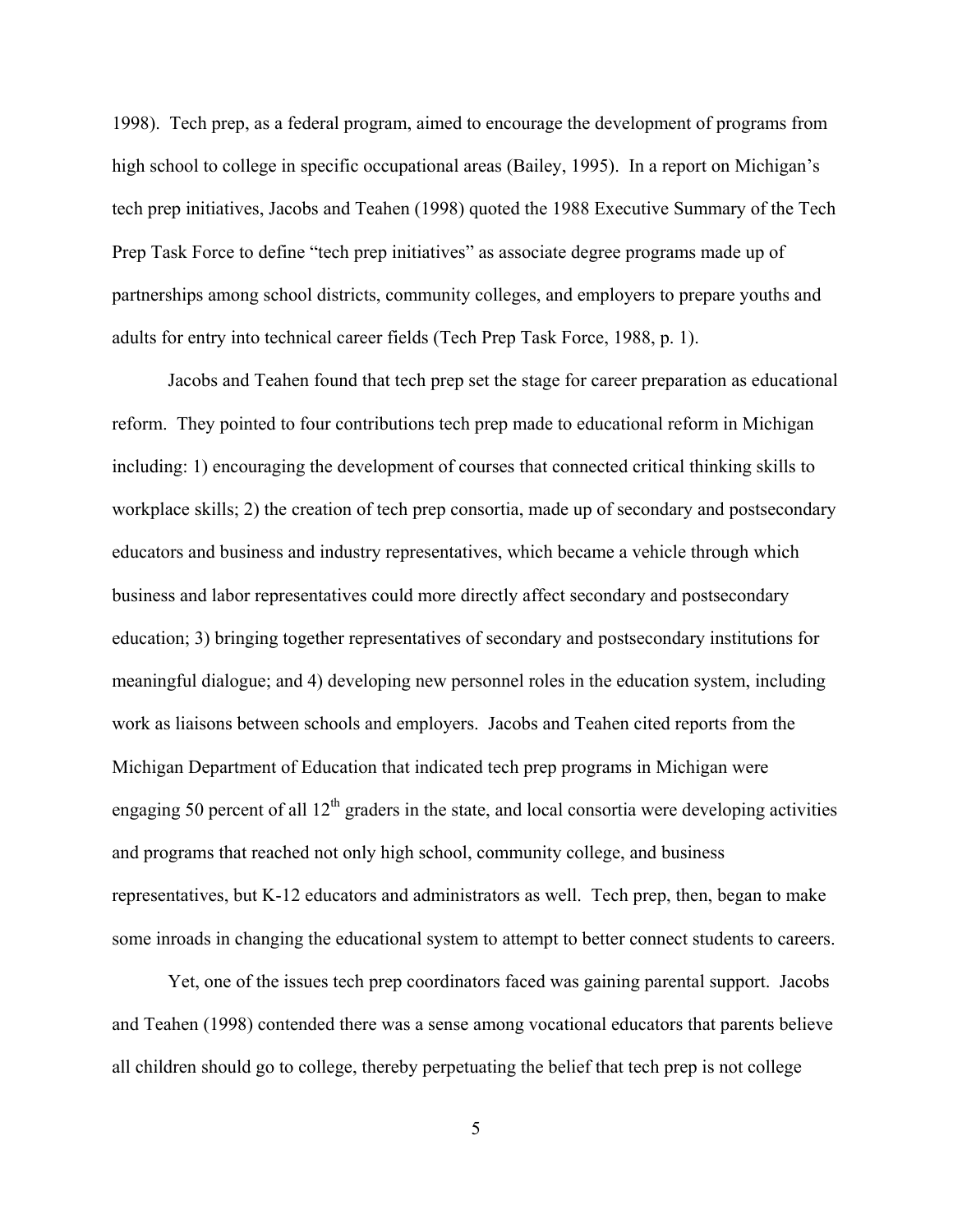preparatory curriculum. Stemming from this, presumably, their study found little evidence of parental support in tech prep initiatives.<sup>iv</sup> In particular, Jacobs and Teahen found that parents and students were represented on 58 percent and 50 percent of consortia boards, respectively. However, activities involving parents were found to be mostly marketing programs intended to convince parents of the value of tech prep initiatives, and the authors found no state or local parent organizations that played a significant role in the tech prep initiative. This led them to conclude that tech prep could not be institutionalized without parental support. In addition, state and national studies of tech prep indicate that little data exist exploring how the initiatives affect student outcomes (Jacobs and Teahen, 1998; Urquiola, et al, 1997).

One of the challenges to tech prep noted by Jacobs and Teahen (1998) was that the STWOA came on the scene as the tech prep initiatives were getting underway, causing some confusion about the goals and roles of the two systems. However, they found that the majority of the state's tech prep directors aligned the tech prep programs with the STWOA–even though school-to-work was funded and governed from a different state agency than tech prep–resulting in more than 80 percent of the state's tech prep programs receiving funding from the STWOA (Jacobsand Teahen, 1998).<sup> $V$ </sup> In many cases, the people involved in the tech prep consortia were the same people leading the STWOA initiatives; yet the STWOA was seen to have broader implications than tech prep programs (Urquiola, et al., 1997; Bailey, 1995), in part because it encompassed career development that went beyond the two-year college.

### *The STWOA in Michigan*

The STWOA called for schools to establish links with two-year and four-year postsecondary institutions to better help students prepare for careers and the postsecondary education that leads to those careers. The 1994 school-to-work initiatives in Michigan focused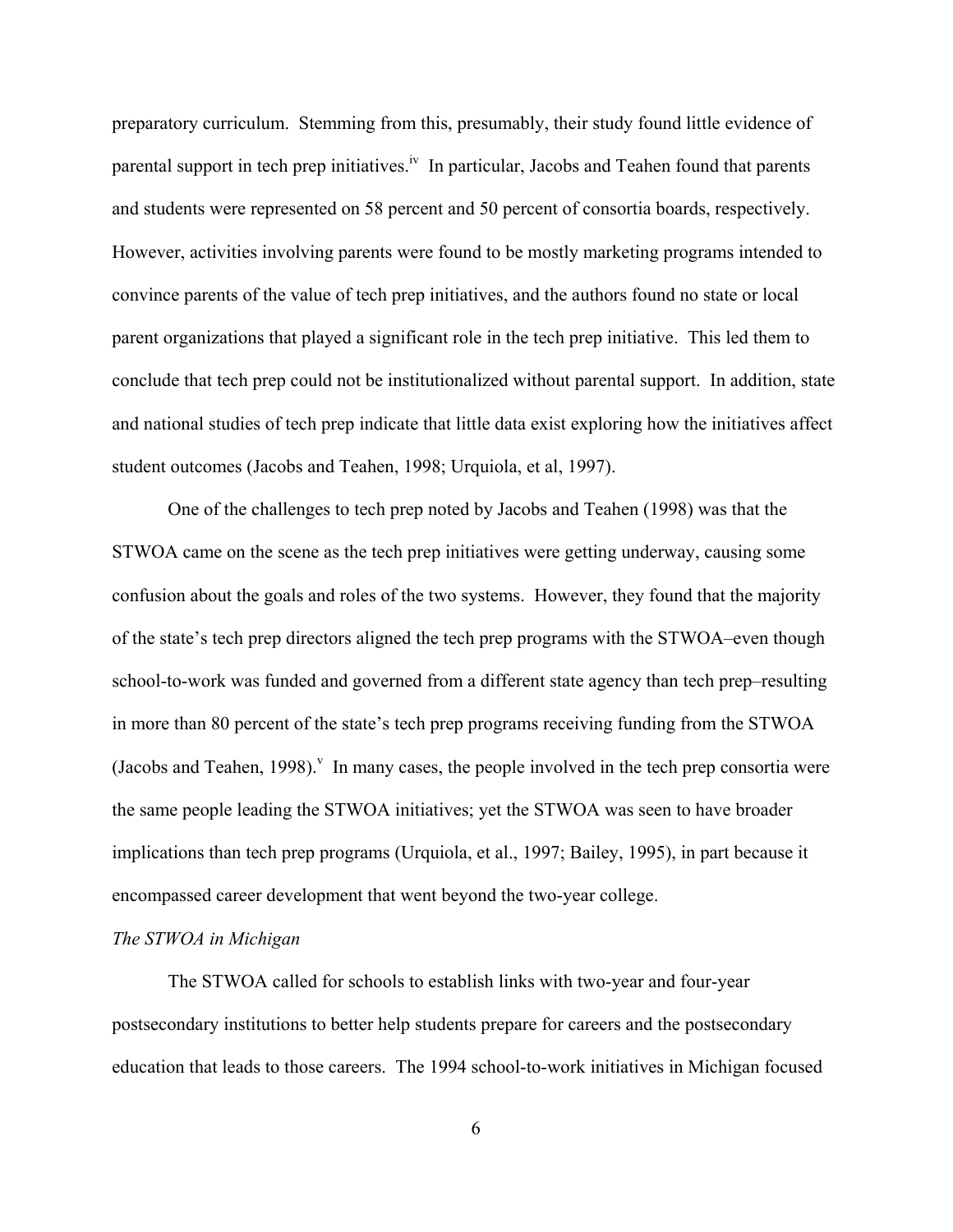on building a K-12 system that better supported students' preparation for careers through the three types of activities articulated by the federal initiative: school-based learning; work-based learning; and connecting activities (Bailey, 1995; Office of Technology Assessment, 1995; Urquiola, et al., 1997). According to the state's original vision for a school-to-work system, school-based learning included career awareness, career exploration and counseling, challenging academic standards, skill standards, a coherent multi-year sequence of instruction, and regularlyscheduled evaluations of progress. Work-based learning included a planned program of job training and experiences relevant to a student's career and leading to the award of a skill certificate, paid work experience, workplace mentoring, and instruction in general workplace competencies. Connecting activities included school courses that taught knowledge and skills used at work, helping parents become knowledgeable about school and work, and matching students with employers' work-based learning opportunities.<sup>[vi](#page-44-5)</sup>

Like tech prep, school-to-work in Michigan struggled to find broad-based support. The coordinator of tech prep and career education for the state reported that one struggle was communicating the mission of the initiative to parents and to some educators who feared that school-to-work was an occupational program and did not promote or support college-bound programs, high academic achievement, or professional careers.<sup>vii</sup> In addition, funds for schoolto-work in Michigan were funneled through the local Workforce Development Boards, former Private Industry Councils reorganized by the state in 1996 to oversee the planning and delivery of service for the state's workforce development programs (Michigan Department of Career Development, 2000).<sup>viii</sup> The state's 25 Workforce Development Boards were made up primarily of business and community people, and educators were accountable to those boards for the use of the school-to-work funds. In areas of the state where school and business relationships were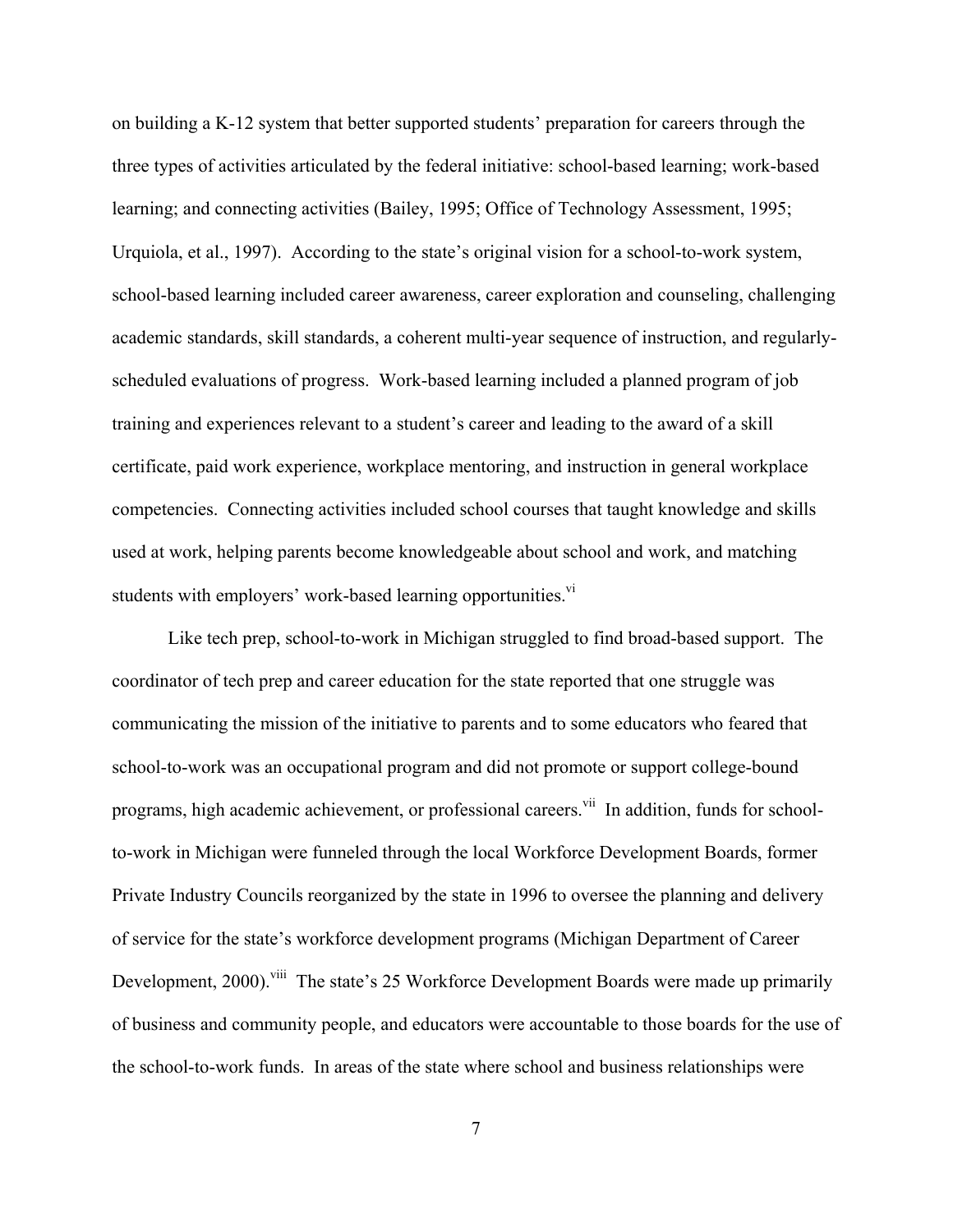strong, such as Macomb and Kalamazoo counties, these initiatives had more support. In other areas, educators and employers struggled to find common ground, and educators saw the initiative as a work-based program.<sup>[ix](#page-44-8)</sup>

Another challenge in implementing systemic reform initiatives in Michigan was related to the state's decentralized system of local control (Jacobs and Teahen, 1998). Implementing systemic reforms in a system of local control is more likely to result in variable than standard practice (Elmore, 1980). On the other hand, it was the variability of practices, or the various best practices seen throughout the state, which helped the state determine the structure for its current Career Preparation System (discussed in the ne[x](#page-44-9)t section). $^x$  In particular, at conferences hosted by the state each year around school-to-work, there were a multitude of sessions where people shared their best practices, allowing the state to see the "smorgasbord" of activities and take the best of them to design guidelines for all districts to follow.<sup>[xi](#page-44-10)</sup>

#### *The Career Preparation System*

In 1997, Governor John Engler articulated the design of a state-wide Career Preparation System and the legislature supported the system with a revision to the School Public Aid Act, which currently supports the system with \$24 million a year (Michigan Department of Career Development, 2000). The Career Preparation System incorporated the aims of the school-towork initiative, but broadened the scope of activities, participants, and goals. Similar to the STWOA, the Career Preparation System aims to "ensure that each graduate will receive a quality education to prepare for higher education and their first job in today's competitive market" (Michigan Department of Career Development, 2001, p. 1), and that "[a]ll students completing the Michigan education system will have the necessary academic, technical, and work behavior skills for success in a career of their choice and lifelong learning." (Michigan Department of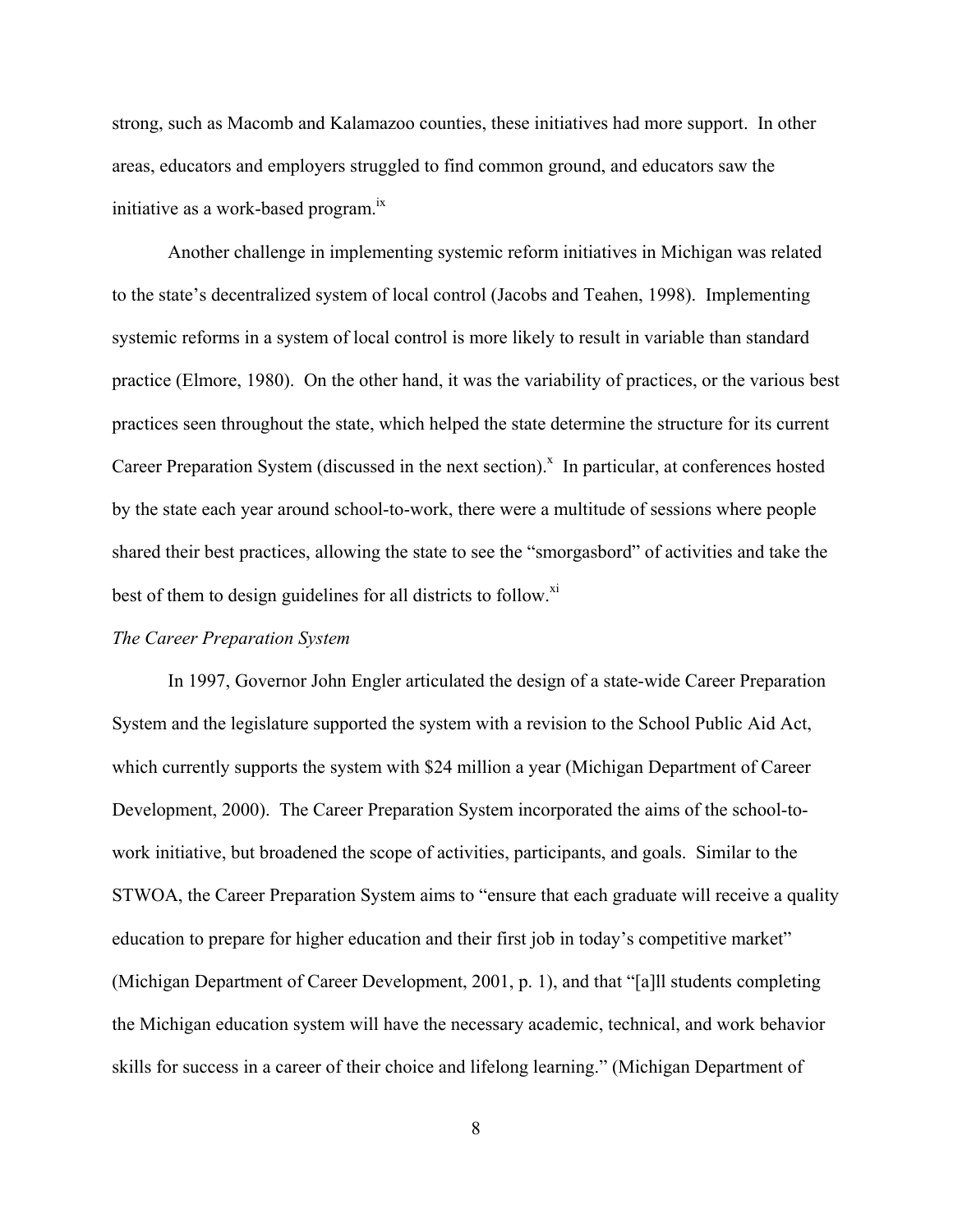Career Development, 2001, p. 3). Figure 3 provides a schematic description of Michigan's Career Preparation System.<sup>xii</sup> The diagram represents the flow of resources and processes that serve customers of the Career Preparation System, resulting in student achievement in academics, workplace readiness, career competency, college and career placement, and employer satisfaction.

Michigan's Career Preparation System calls for schools to provide curriculum that emphasizes application of academics, opportunities to provide all students with career exploration and guidance, and general employability and technology skills. The system also calls for the majority of high school programs to coordinate with postsecondary programs at community colleges and four-year institutions across the state. The voluntary system sets out guidelines for schools to follow in order to have access to state Career Preparation funds. There are three goals embedded in the Michigan Career Preparation System. They are: (1) to ensure that career preparation is fully integrated into the Michigan education system; (2) to ensure that all students, with their parents, are prepared to make informed choices about their careers; and (3) to ensure that all students have the types and levels of skills, knowledge, and performance valued and required in their education and career choices.

Turning to Figure 3, the Career Preparation System is composed of seven "components" and 17 "activity" categories. The seven components or broad focus areas of the system are academic preparation, career development, workplace readiness, professional and technical education, work-based learning, accountability, and school improvement. On the Career Preparation System map (Figure 3), the state places the components and their accompanying activities under the category of "processes." The map also defines customers of the system– including learners, parents, and business and industry representatives–and customer needs.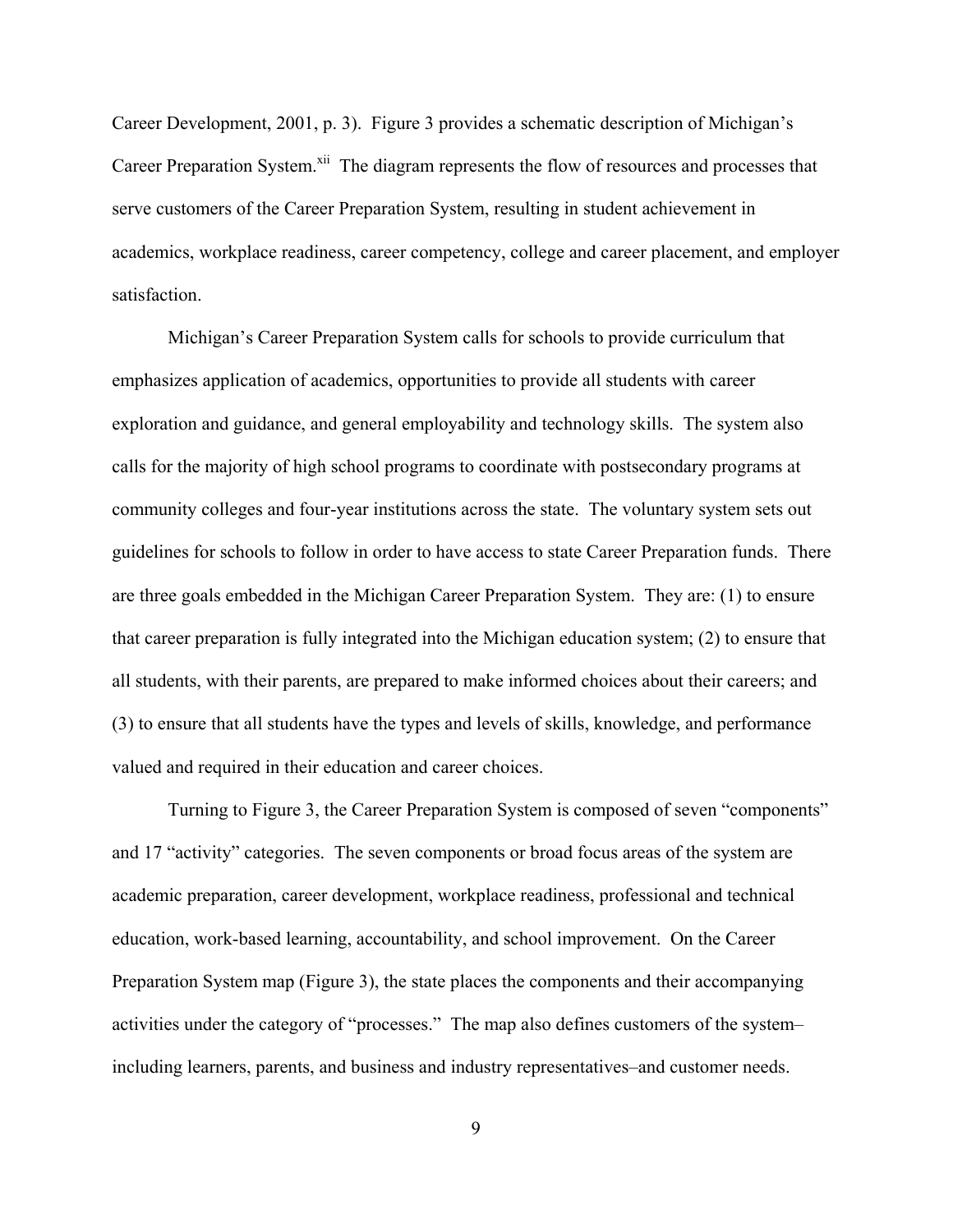Other aspects of the Career Preparation System that appear on the map are the resources that flow into the processes, results of the processes, and indicators of the results. Listed as resources of the Career Preparation System are: collaboration with employers, community groups, education institutions, parents, and government offices; financial resources from local, state, federal, and private sources; physical resources including facilities, equipment, and materials; systems for the delivery of services including school districts, career centers, trade academies, colleges and universities, private schools, dual enrollment, and distance learning; and data and information resources such as labor market data, standards, assessment data, placement data, curriculum materials, and educational research. Results of the system, as indicated in the map, are academic achievement, workplace readiness, career competency, college/career placement, and employer satisfaction. Indicators of results include academic endorsements, certificates, licensures, and college degrees.

Two of the major elements in the state's Career Preparation System that developed from elements of the school-to-work initiative are Career Pathway Programs and Education Development Plans for secondary students. The Career Preparation System defines Career Pathways as "broad groupings of careers that share similar characteristics and whose employment requirements call for many common interests, strengths, and competencies" (Michigan Department of Career Development, 2001, p. 5). Each Career Pathway curriculum area covers state academic standards, but does so within the context of career areas, in an effort to increase the relevance of material to individual student interests. The state has defined six career pathways in the Career Preparation System. They include: Arts and Communication; Business Management, Marketing, and Technology; Engineering/Manufacturing and Industrial Technology; Health Sciences; Human Services; and Natural Resources and Agriculture.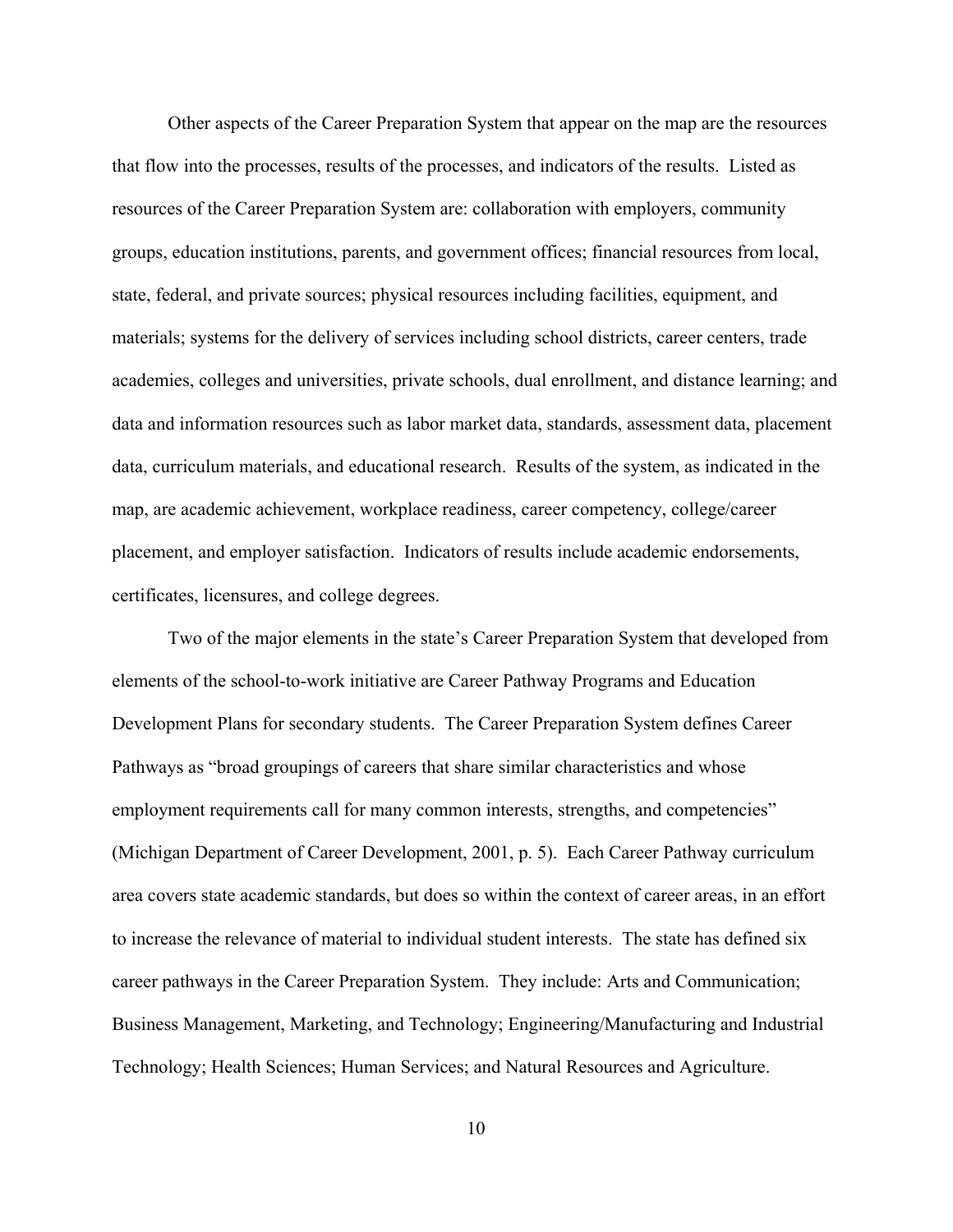The Career Preparation System also calls for Education Development Plans (EDPs) for every secondary student in the district. These plans must include: personal information; career pathway goals; educational/training goals; career assessment results; plan of action; and parent/family consultation and endorsement for students under the age of 18.

As the development of the Career Preparation System was underway, there was an effort by the state to address the concerns of educators who saw past and current school-to-work efforts as work-based. In 1998, the state redesigned its system of Workforce Development Boards to include Education Advisory Groups (EAGs). Education Advisory Groups are advisory committees made up of academic and career technical educators from intermediate and local school districts as well as representatives from business and industry. Money for career preparation activities is now funneled through the state's 25 Education Advisory Groups, which require a plan from school districts as to how money will be used and how the local efforts will support the regional vision for career preparation. "Each EAG designates a public education agency to serve as a fiscal agency for the region. The fiscal agency provides planning/coordinator/oversight for Career Preparation funds coming into the region" (Michigan Department of Career Development, 2001, p. 18). Figure 4 details the flow of funds in the Career Preparation System.<sup>[xiii](#page-44-12)</sup>

Interviews with representatives from all 25 of the state's Education Advisory Groups and with several representatives from the Michigan Office of Career and Technical Preparation, including the coordinator of career and technical preparation, were used to learn more about the implementation of the Career Preparation System (and to learn about the scope of evaluation activities that have taken place to measure the impact of school-to-work activities on youth employment, discussed below). In talking with EAG representatives, it became evident that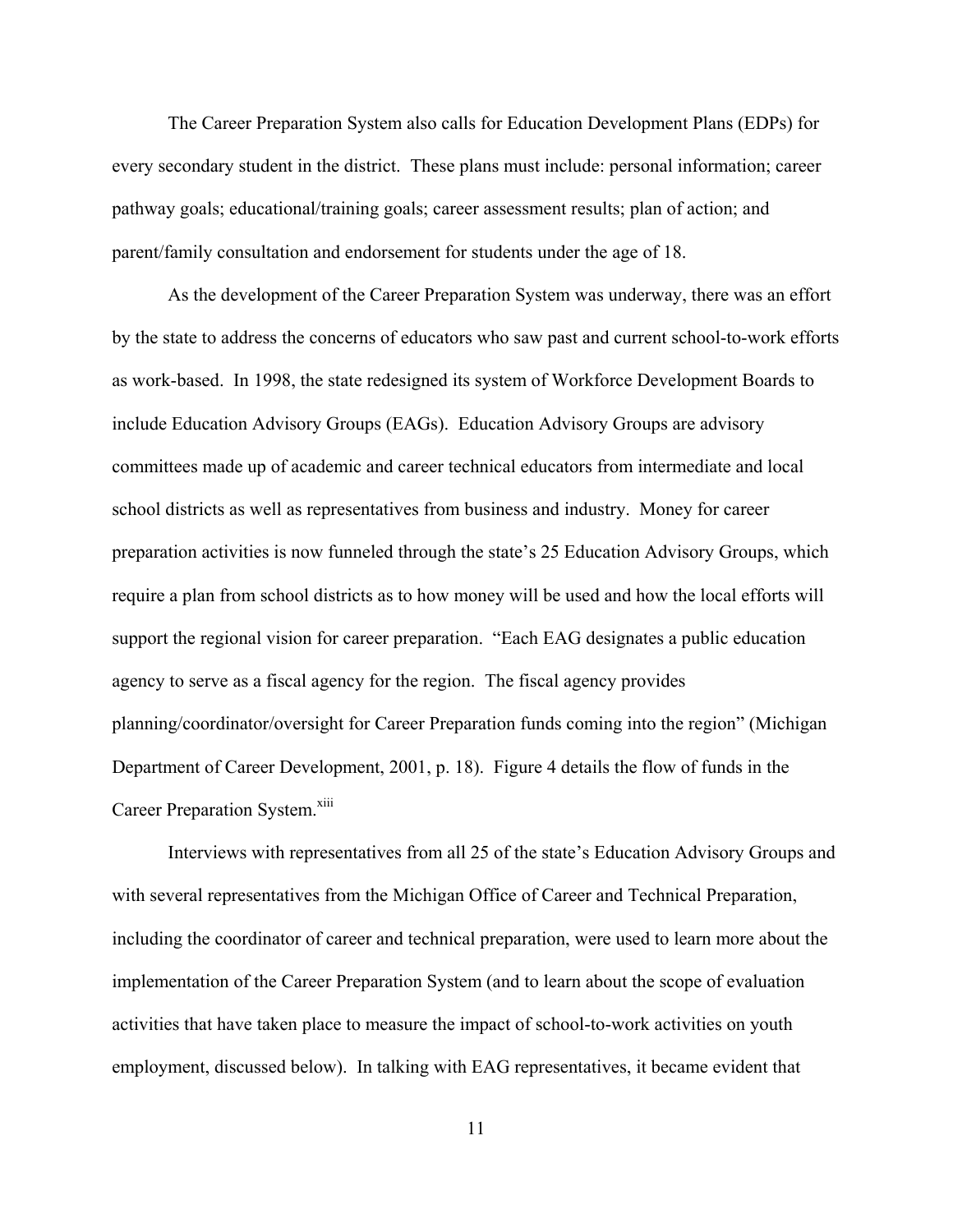some EAGs require more accountability than others. In Muskegon and Oceana counties, for example, districts must provide a signed contract that specifies how quality criteria will be met and measured. The contract is a performance-based model in which districts are paid according to the number of students served, the number of work-based learning placements achieved, the number of teachers participating in teacher-in-industry training, or other activities outlined in the contract by the EAG. It is the system of accountability, said the area's EAG chair, that is helping to spread the Career Preparation System throughout the school districts.<sup>xiv</sup> An example of a document used to create such a contract is provided in Appendix 1.

In terms of participation, the state's efforts to build a Career Preparation System are succeeding, based on figures reported in the 1999-2000 Michigan Department of Career Development Progress report (Michigan Department of Career Development, 2000). In 1998-99, 90 percent of Michigan school districts participated in voluntary Career Preparation programs. In addition, more than 60 of the state's high schools during the 2000-2001 school year were in the process of implementing Career Pathway programs. Finally, according to the district educational plans reported to the State of Michigan, 88 percent of the state's school districts have committed to implementing Education Development Plans for each secondary student and developing a Career Pathways curriculum by 2004.<sup>xv</sup>

#### **III. Evaluating School-to-Work in Michigan**

This section turns to the central goal of our research, which was to assemble and assess all available information that would be helpful in evaluating whether school-to-work as implemented in Michigan is achieving the goal of helping students better prepare for success in the labor market. We used our phone interviews of representatives of the state's 25 Education Advisory Groups, and discussions with the Director and several other representatives from the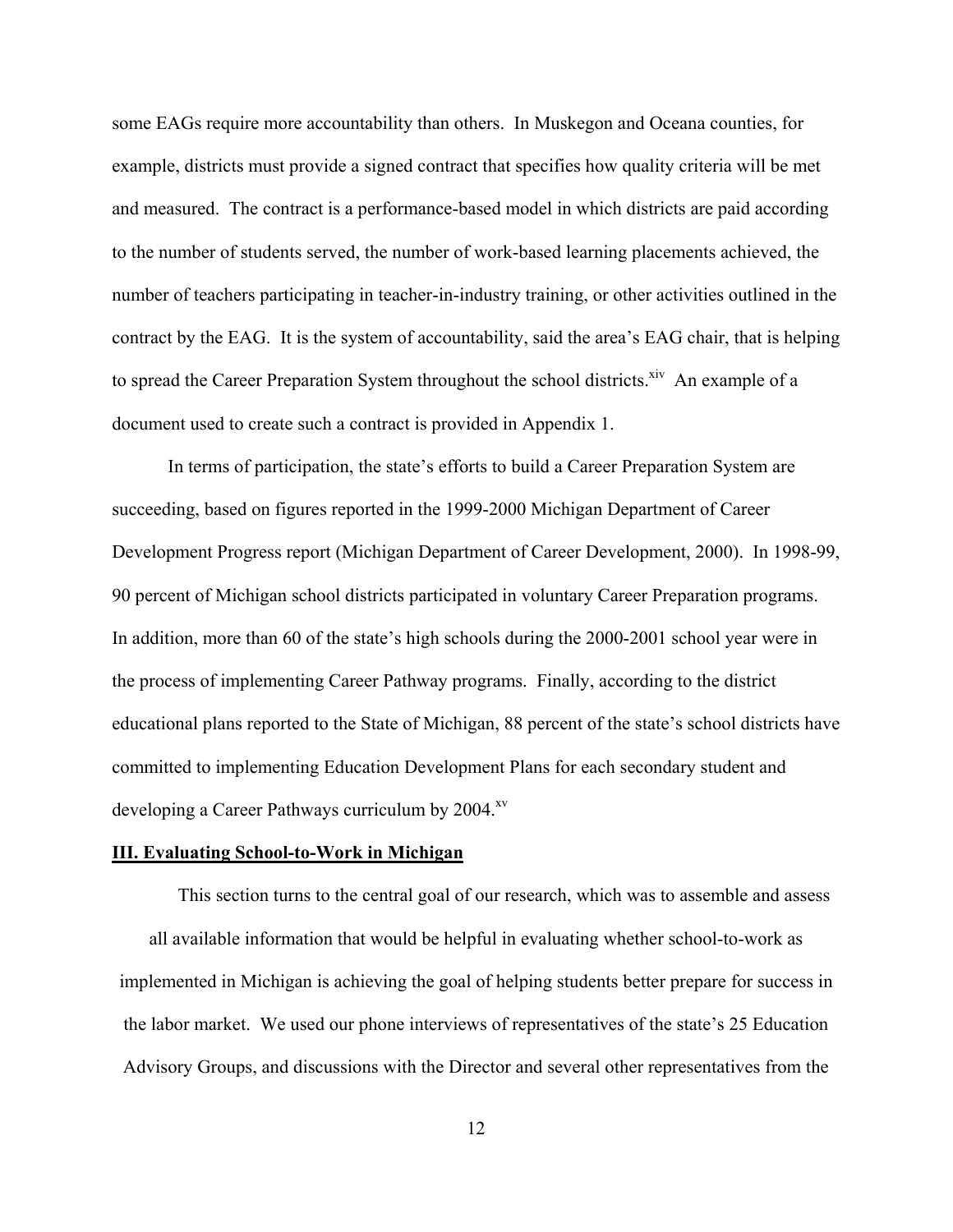Michigan Office of Career and Technical Preparation, to identify and then gather any available measures or existing studies regarding how effective these activities are for youths in Michigan. Like the tech prep initiative (Jacobs and Teahen, 1998), little data have been gathered in the state to show how school-to-work initiatives in general, or the state's Career Preparation System in particular, are affecting students' decisions about careers or their career outcomes. However, we

did find some information from the state's annual follow-up survey of career and technical education students, and from five other studies at the local level on school-to-work in Michigan.

To effectively determine whether the state's Career Preparation System (or earlier school-to-work programs) produce better prepared students who are making better career decisions and experiencing better career outcomes, evaluation studies should compare outcomes for students who have participated in these activities–the treatment group–with outcomes for comparable students who have not participated in these activities–the control group. The control group is essential to eliminate spurious inferences of positive (or negative) effects attributable to other variables associated with both school-to-work participation and outcomes. For example, if youth labor markets are improving at the same time that school-to-work is expanding, we have to be careful about attributing greater labor market success to school-to-work. Such an inference would only be valid if students participating in school-to-work fared *relatively better* than other (comparable) students.<sup>xvi</sup> Ideally, students should be placed in control and treatment groups based on random assignment, although as Heckman, et al. (1999) point out, this is not necessarily a panacea, and is often not practical. In practice, statistical methods of adjusting for differences between non-randomly selected treatment and control groups are likely to be necessary.

In general, our search for evaluations of school-to-work activities in Michigan revealed a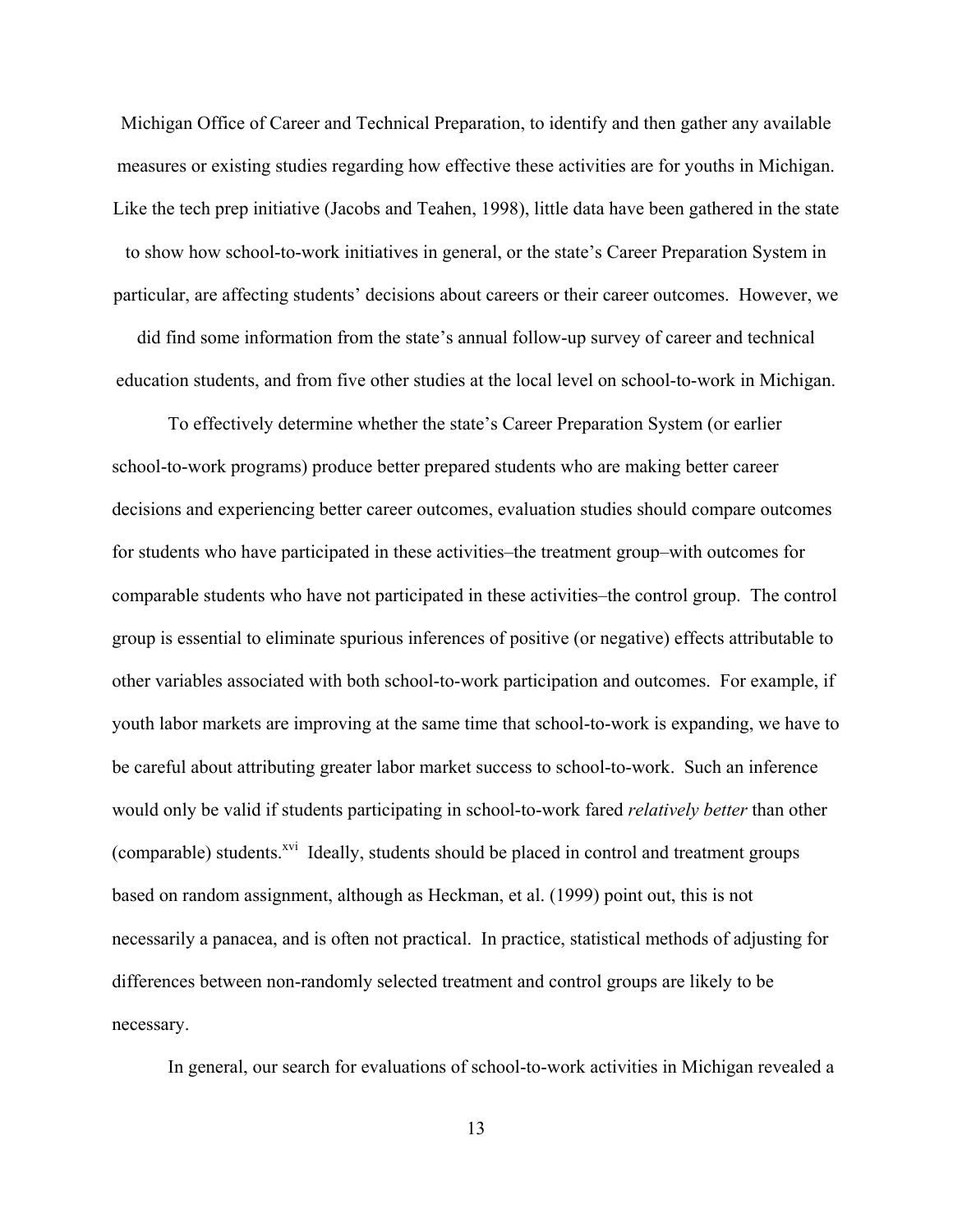dearth of such studies, and some serious limitations of the few that exist. With that said, though, there are some valid reasons for the lack of such studies, so our main message is not to criticize the current lack of evaluation studies, but rather to encourage such studies to be undertaken in the future. First, the complexity of social sciences, in which multiple human factors affect outcomes, leads many researchers to believe that mixed methodologies such as surveying, interviewing, and observation are required to truly understand the root of the outcome (Dunn, 1994). The complexity of analysis that might be needed to fully evaluate school-to-work may have inhibited the state or the majority of the state's practitioners from engaging in significant evaluation.<sup>xvii</sup> Second, the state's tech prep efforts indicate there are other challenges to evaluating student outcomes early in the process of systems building (Jacobs and Teahen, 1998). Some of these include the confusion over what constitutes success, and a lack of students involved in the program long enough to measure the impact of their participation. Jacobs and Teahen also reported that the many changes occurring within the state's decentralized education system made it difficult to determine whether changes were the result of tech prep or some other initiative. The same is likely true of the evolving Career Preparation System.

Nonetheless, difficulties in doing evaluation studies cannot justify continued investment in school-to-work without a corresponding effort to evaluate the contribution of that investment. The remainder of this section reviews the available evaluations, partly to summarize what is known about the effectiveness of school-to-work, and partly to help provide a roadmap for the types of evaluation that we believe are necessary.

#### *State-wide Data*

#### **Mathematica Study**

Representatives from the EAGs and the Office of Career and Technical Preparation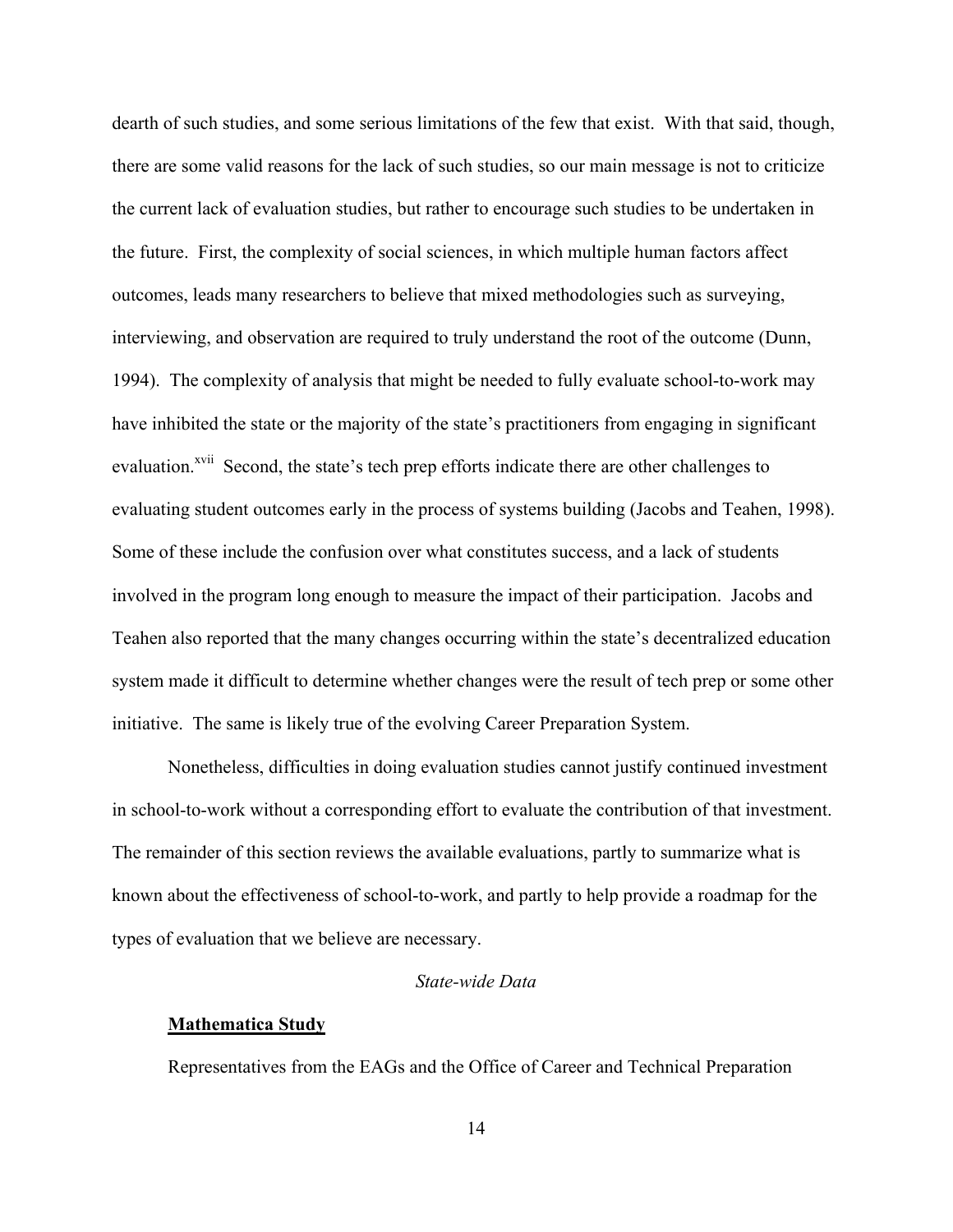reported that most of the activity regarding measurement and assessment of the STWOA in Michigan occurred through participation in a national school-to-work study by Mathematica Research, Inc. (Hershey, et al., 1999).<sup>xviii</sup> The Mathematica report (Hershey, et al., 1999) indicates that 90 percent of Michigan's schools participated in some school-to-work activity during the STWOA funding period. During that time, more than 80 percent of the participating schools provided data to Mathematica. As one of the Mathematica's eight study states, Michigan schools participated in surveys, observations, and interviews with Mathematica researchers during 1996, 1997, and 1998.

While the Mathematica study provides a national picture of school-to-work initiatives, little information was disaggregated to isolate findings from specific states. Therefore, while Michigan schools actively participated in the research efforts, little evaluation specific to Michigan's school-to-work initiatives was provided. In addition, the Mathematica study did not constitute an evaluation per se, as it did not attempt to assess the causal relationship between student outcomes and school-to-work. As the study argues:

The evaluation can help us understand the extent to which a STW system is being created and how students' experiences are changing. It cannot, however, provide evidence of whether STW activities cause changes in student outcomes. STW implementation generally involves broad and diverse initiatives that in varied ways touch most or all students, so it is impossible to distinguish between participants and an unaffected comparison group. (Hershey, et al., 1997, p. xviii).

In other words, the authors contend, it is not even possible to define treatment and control groups. While the Mathematica study offers data showing students in school-to-work programs receive more training and are employed in a broader range of industries than are other students in paid positions, Neumark and Joyce (2001) counter that the Mathematica report lacks evidence that the cause of these outcomes was the school-to-work experience, suggesting instead that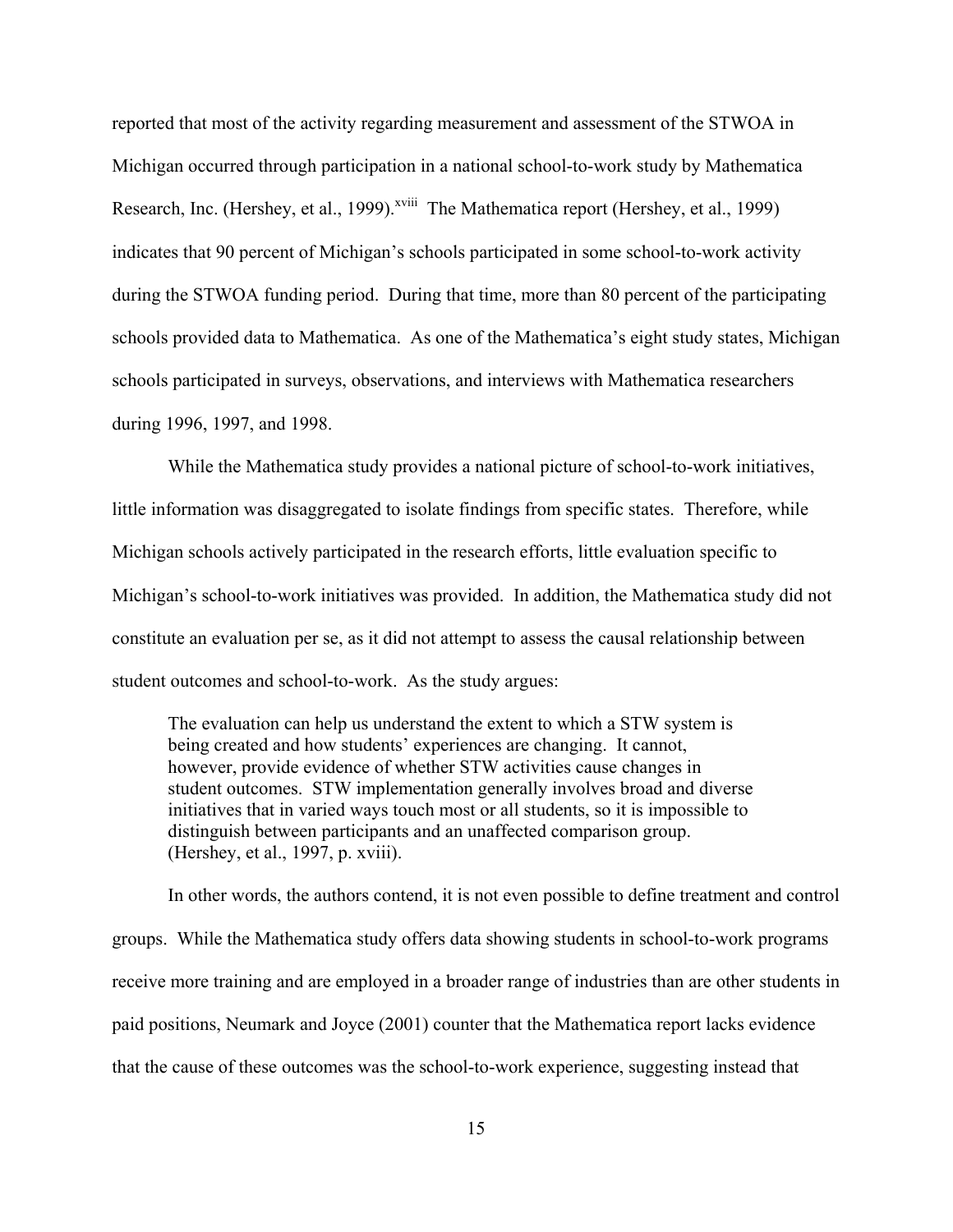"Students most likely (to find these jobs) may simply have sorted into school-to-work programs" (p. 668). This problem with comparing non-randomly selected treatment and control groups is referred to as the "selection problem" in evaluation studies. In addition, Neumark and Joyce argue that the Mathematica study could, in principle, have carried out something more akin to an evaluation, exploiting the variation across school districts and states in the incidence of schoolto-work partnerships supported by grants under the STWOA.<sup>[xix](#page-44-18)</sup>

#### **Career and Technical Education Survey**

The limitations of the Mathematica study also appear in the majority of studies on schoolto-work programs in Michigan. At the state level, the Michigan Office of Career and Technical Preparation, through their Follow-up Survey of Completers in Career and Technical Education, collects data on career and technical education students who recently graduated to determine how their high school experiences relate to their current job or schooling. However, the surveys are required to be given only to students in career and technical education programs, providing no comparison with students not in such programs, let alone attempting to control for selection of students into these programs.

The state's 2001 Follow-up Survey of 2000 Completers in Career and Technical Education shows a breakdown of how participants perceive the relationship between their current job and education and their secondary career preparation experiences. The survey results show the following: 18.1 percent of the 4,966 respondents report current work and education as related to their secondary career preparation programs; 7.2 percent report that neither their work nor their current education are related; 3.2 percent report that their job is related, but their current education is not; and 8.6 percent report that their current education is related, but their job is not. The data also show that 89.3 percent of the respondents had been employed, or were continuing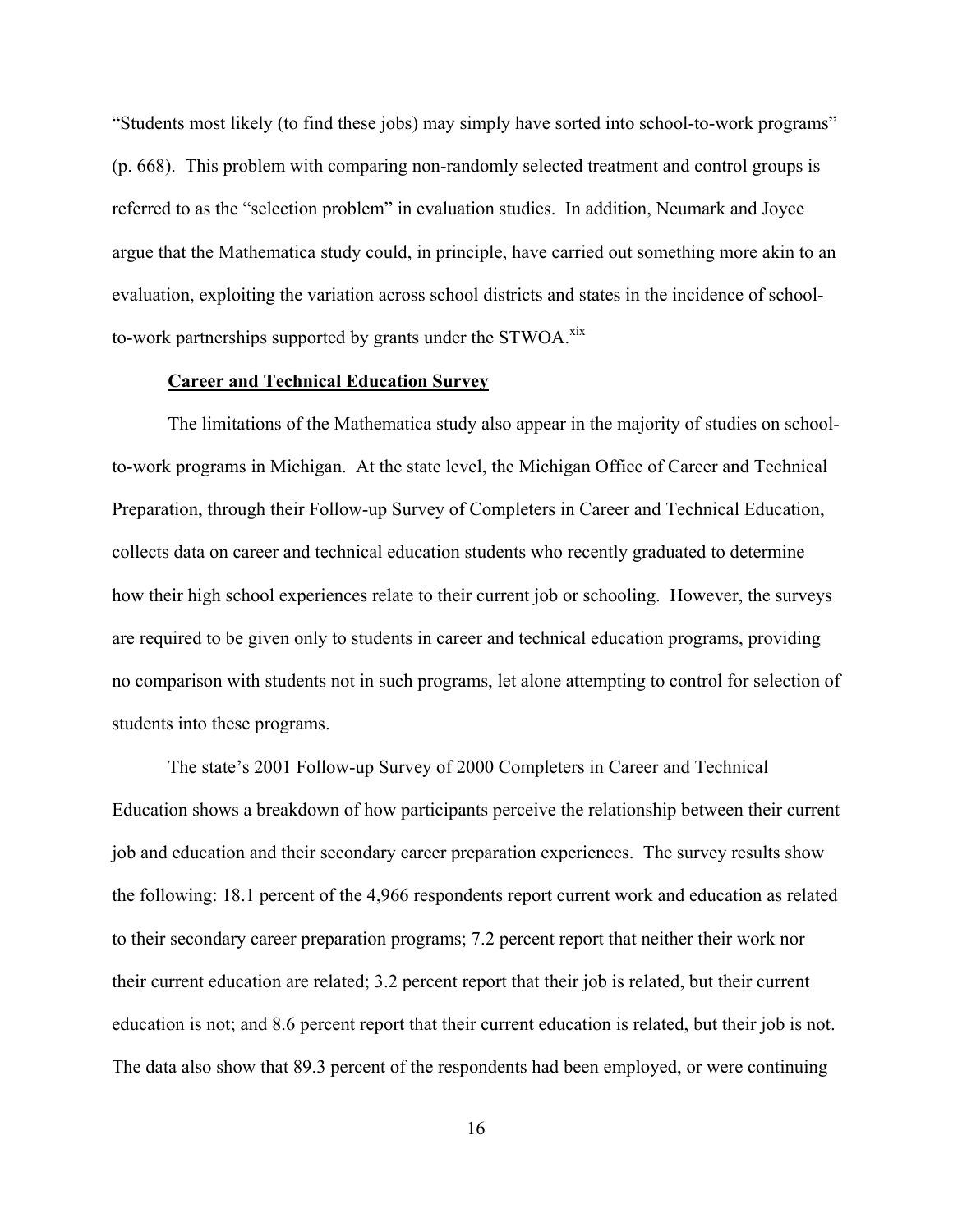with their education or a combination of work and education for some period over the past six months. Yet it is unknown if these percentages have a direct relationship with career and technical education. It could be, for example, that the same percentage of all students, regardless of their high school experience, find their postsecondary work and school relevant to their high school experience. Another shortcoming of this evidence is that by limiting surveys to students in career and technical programs, no data are collected to assess broader career preparation activities–such as Career Pathways curricula, job shadowing, internships, career visits or career fairs–for students who have not enrolled in career and technical education programs.

A few EAG representatives report using the state surveys as an assessment tool for all graduating seniors, $^{xx}$  which is a promising development. But our research indicates most EAG areas have not come that far in their evaluation efforts. There is, though, some indication that the state is taking steps to move evaluation of the Career Preparation System forward, as a career preparation accountability committee reportedly has been established at the state level to look at issues of assessing the effectiveness of career preparation activities to better prepare students for careers<sup>xxi</sup>

# *Local Data*

Some practitioners in the state are also making efforts to evaluate the effects of career preparation for their graduates.A report by one of the Michigan Works! agencies stated that all Berrien county high schools have adopted the Career Pathways model and are in the process of measuring the impact of the results for every graduating student (Michigan Works Agency, 2001). Other local efforts we found that attempt to evaluate the effectiveness of school-to-work or career preparation activities on students include annual reports on Kalamazoo County's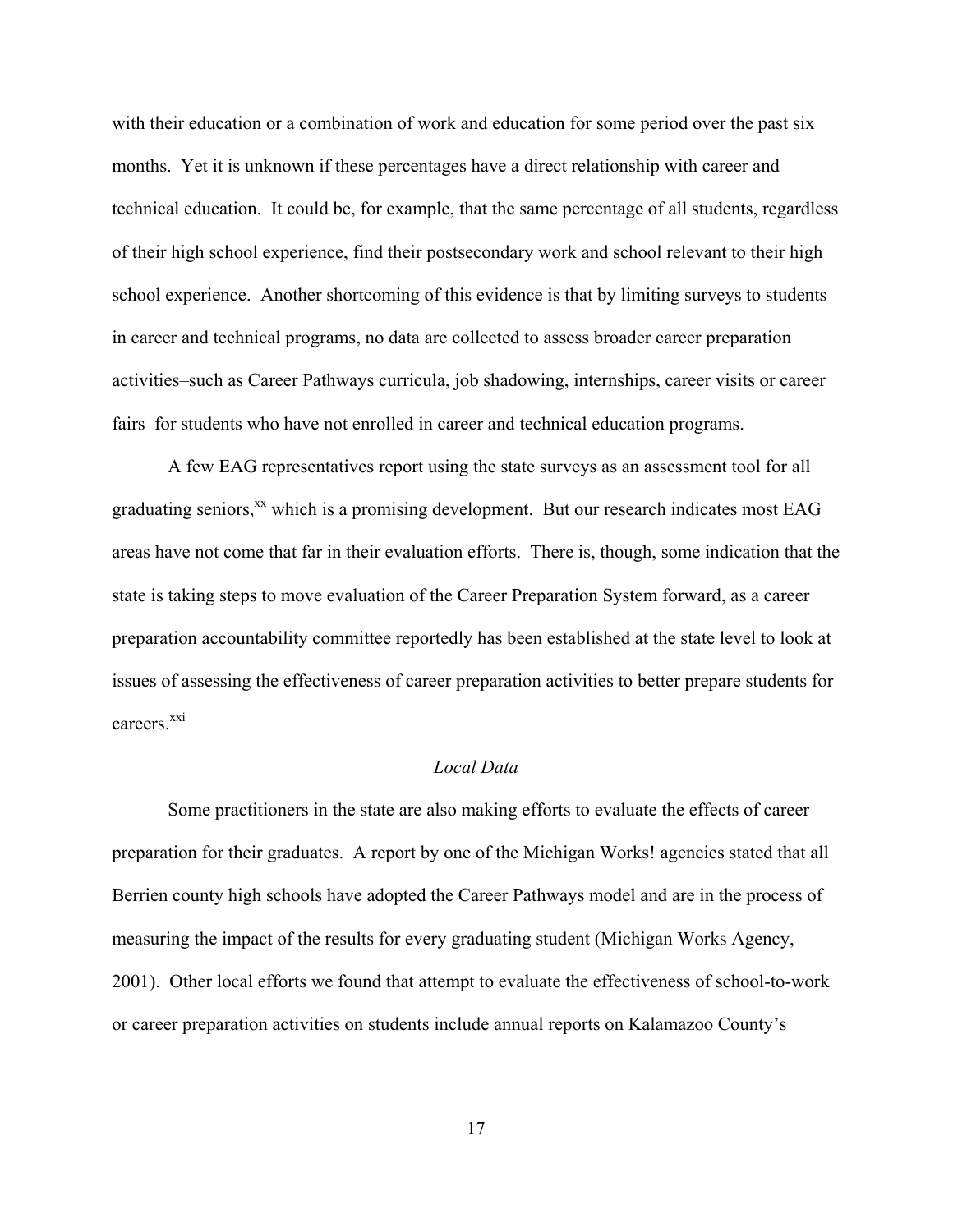Education For Employment (EFE) program, Marquette-Alger Intermediate School District's (MAISD) school-to-work initiative, and follow-up studies of students in Macomb County.

#### Berrien County

Data collected so far in Berrien County suggest that the district's adoption of the Career Pathways model led to large increases in student enrollments in math and science courses and career and technical education (Rudy, 2001). These data indicate a dramatic increase in career and technical education enrollment, from 895 students in 1997 to 5,554 students in 2001. Likewise, enrollment in  $3<sup>rd</sup>$  year math programs increased from 686 students in 1997 to 2,080 students in 2001, and enrollment in  $3<sup>rd</sup>$  year science programs increased from 769 students in 1997 to 2,389 students in 2001. The Berrien County report also shows large increases in the number of students enrolling in postsecondary education either as high school students through dual enrollment or as graduates. In 1997, 62 high school students were enrolled in college level courses, increasing to 299 in 2001. Similarly, in 1997 61 percent of Berrien County graduates attended postsecondary institutions, compared with 69 percent in 2001.

These data, which coincide with the implementation of Career Pathways and Education Development Plans, suggest that these activities have had a positive effect on students' postsecondary enrollments and career preparation. Of course, in line with our general point regarding the need for evaluation studies, it is difficult to conclude that these impacts are attributable to school-to-work programs, without a comparison showing relative gains with respect to students in other districts where these efforts were not implemented.

### MAISD School-to-Work Initiative Evaluation Report

The Education and Human Services Committee of the Lake Superior Community Partnership commissioned a study to assess the effectiveness of school-to-work initiatives in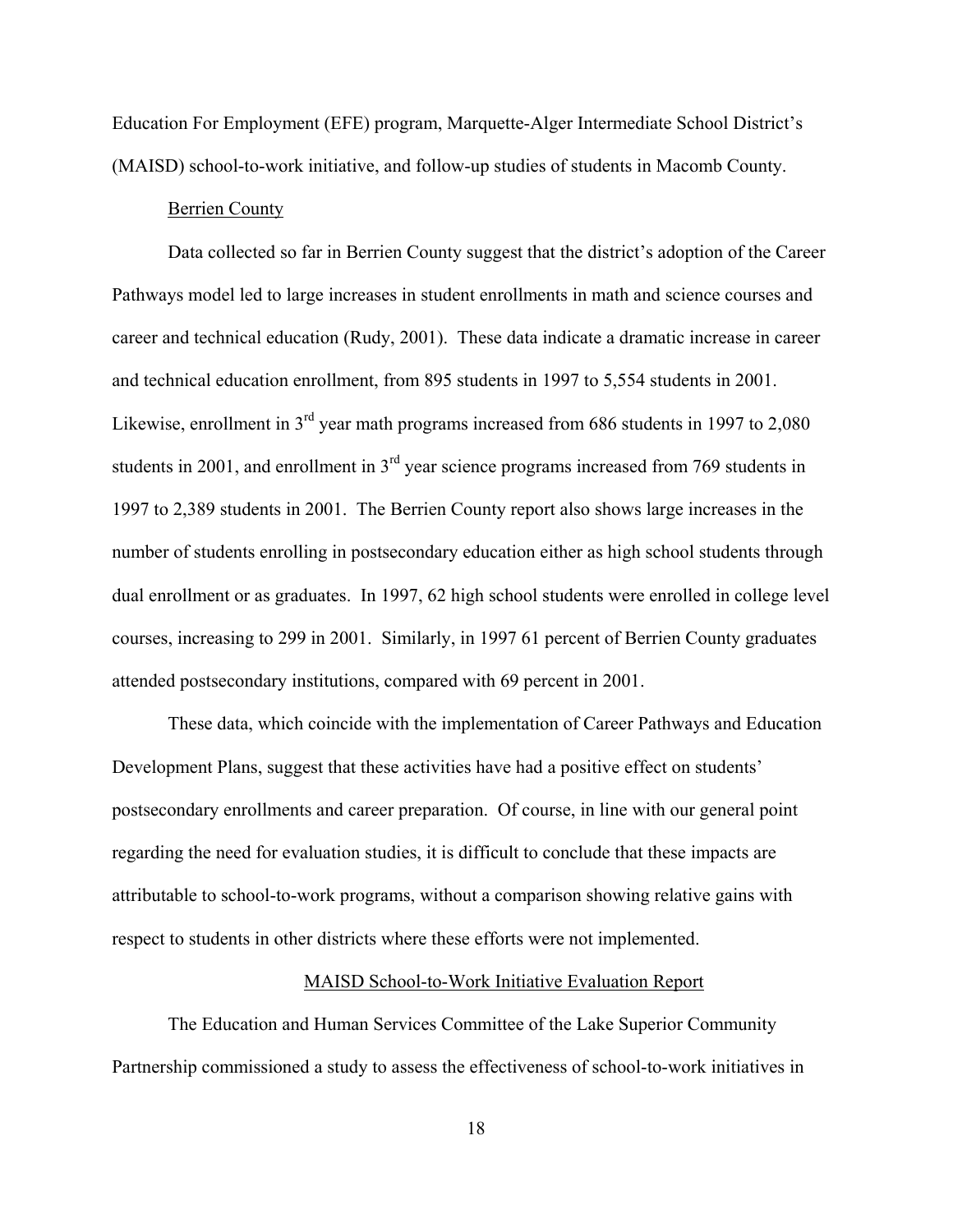schools served by the Marquette-Alger Intermediate School District (Dubow and Mourand, 1999). The local plan for the MAISD school-to-work initiative was to engage the community in the preparation of young people for work. The local efforts focused on high school students' work-based learning experiences, with career planning beginning as early as elementary school (Dubow and Mourand, 1999). The local plan intended to accomplish the following:

- Promote the use of local businesses for the development of work-based learning programs.
- Restructure the role of counselors and teachers to provide students with access to school-to-work activities and better information to make career decisions.
- Promote two high school pathways–Tech Prep and University Prep.
- Form partnerships through four local school-to-work focus groups with more than 50 percent membership from businesses.
- Hire local school-to-work coordinators in West Marquette, Marquette, Gwinn, and Alger Counties.

The intent of the study was not to address how well each of the above goals were met, but rather to "paint a picture, based on the information and perceptions of key stakeholders of Marquette and Alger Counties, regarding the school-to-work initiative" (Dubow and Mourand, 1999, p. 7). Researchers gathered quantitative data on all of the area's high school students to measure progress on the state's five school-to-work goals. The researchers reported that MAISD met the state's graduation rate goal of 90 percent, and that 98 percent of the area's graduates were employed or attending a postsecondary school one year following graduation, which they characterized as falling short of state goals (although it would seem unreasonable to expect 100 percent success).<sup>xxii</sup> While approximately 38 percent of the area's high school seniors completed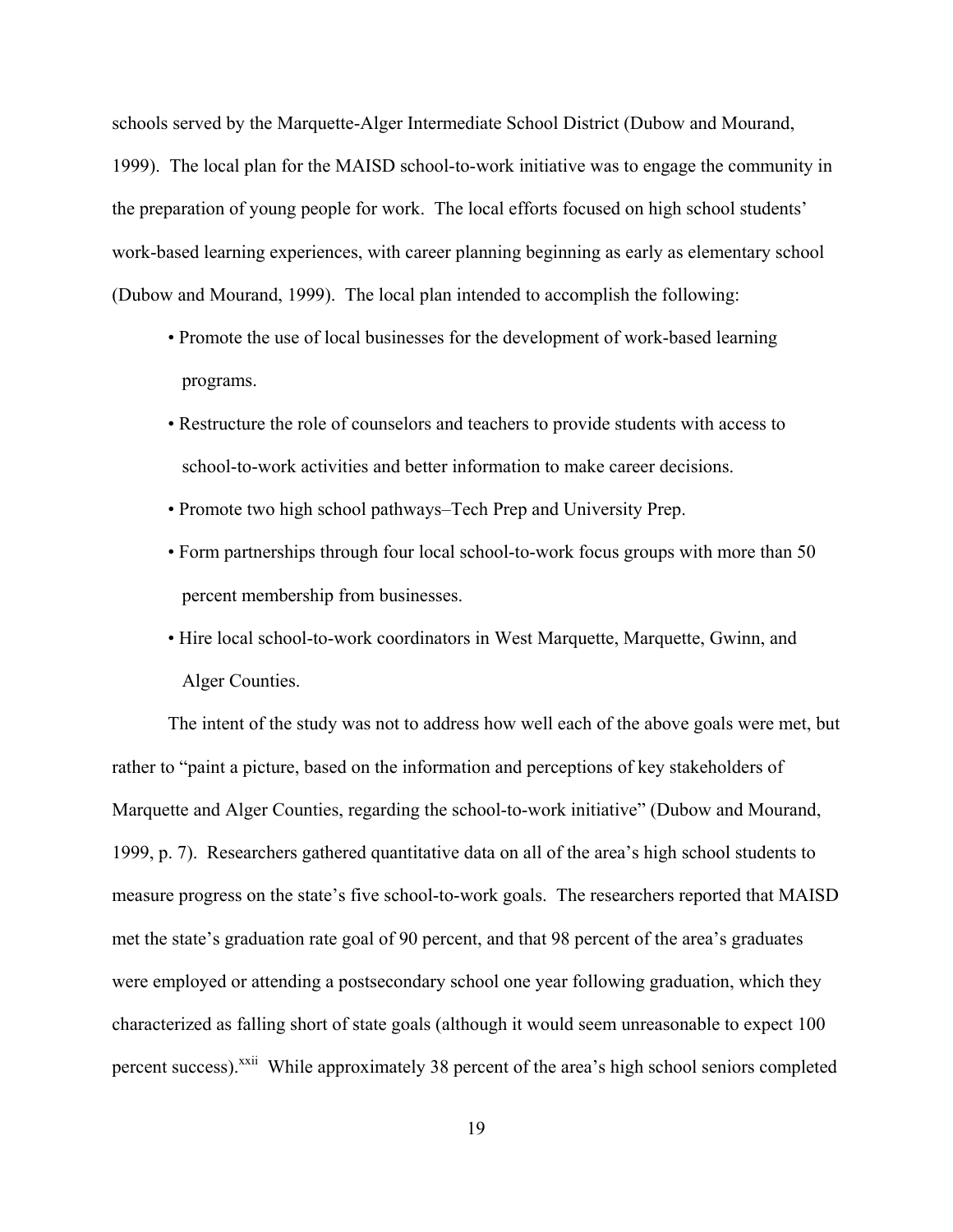a career and technical course in 1997, the authors reported that there was no state-certificate program available at the time the data were collected, making it difficult to achieve the state goal of certification for 35 percent of seniors. Data also indicate that 75 percent of the area's students participated in a work-based learning experience, versus the state goal of 100 percent participation, and about 86 percent of students in the area achieved an endorsed diploma in communication arts, mathematics, and science, versus the state standard of 90 percent.

To attempt to establish progress due to school-to-work, data on some goals such as academic achievement, employment, and graduation over three years are provided. But there is in fact little evidence that establishes this progress. For example, follow-up surveys of graduates at all of the MAISD high schools for 1995, 1996, and 1997 indicate a consistent rate of 25 percent of graduates employed full-time. While the number of students participating in school and work increased each of the three years, the number of students enrolled in school alone decreased in each of the three years. The result is a slight increase in the share of students either enrolled in school alone or in school and working, from 64 percent in 1995 to 66 percent in 1996, and remaining at 66 percent in 1997. The share of unemployed graduates was consistent at 2 percent for all three years. Other data presented are simply for one year, providing no comparison to gauge progress on state goals, and–echoing our earlier criticism–providing no indication that the outcomes represented in the data are a direct result of school-to-work activities.

The report's qualitative data provides some evidence that school-to-work activities help students better connect to career interests. For example, responses from educators as to the strengths of school-to-work included statements such as "students find out they don't like certain types of work" (Dubow and Mourand, 1999, p. 11). However, most of the questions and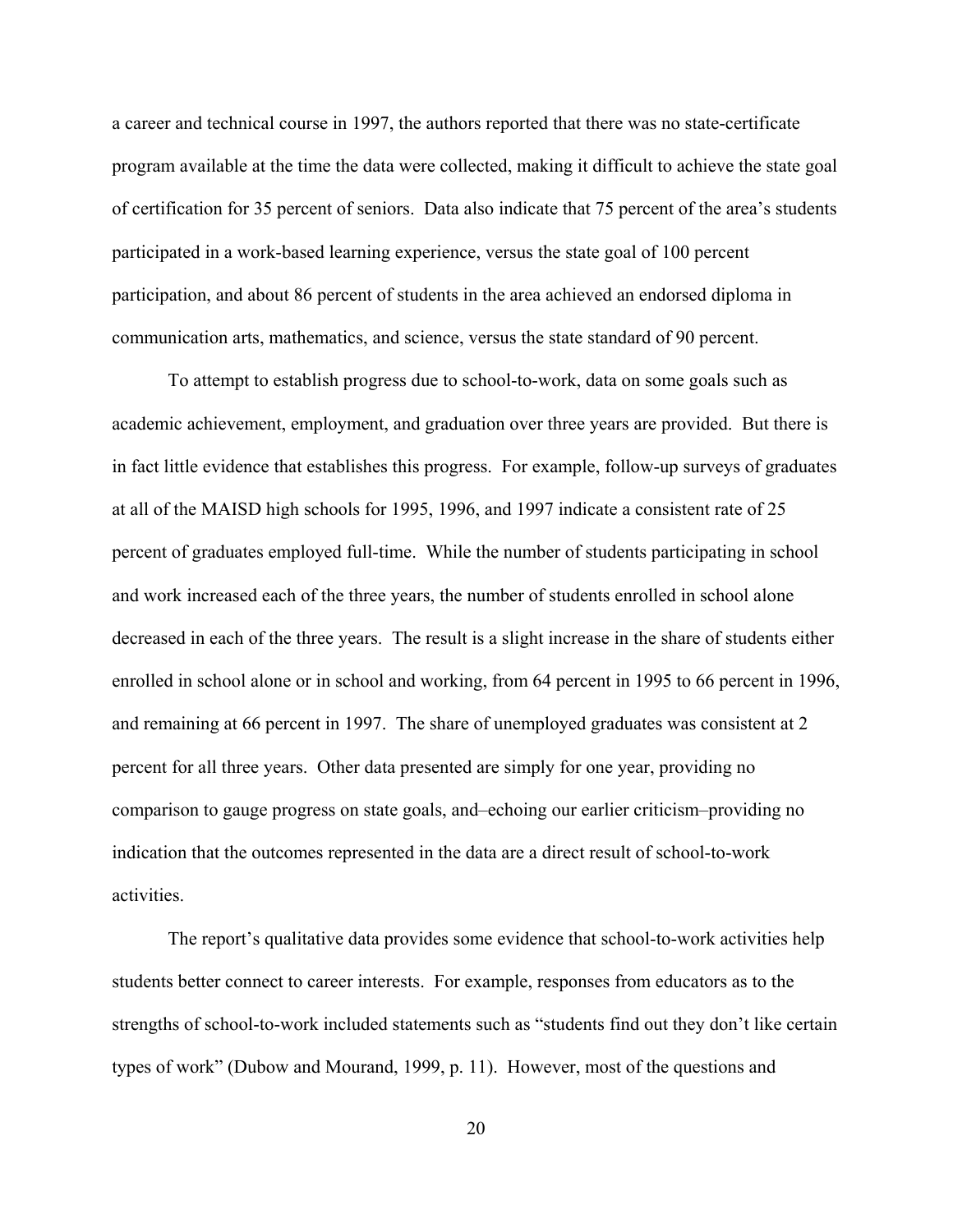responses in the report reflect the local plan's efforts to build partnerships among businesses and schools and establish priorities for school-to-work within schools and communities. Based on the qualitative data, the authors contend that key issues regarding the effectiveness of the schoolto-work efforts are the need for a school-to-work coordinator to help build partnerships between educators and employers and to coordinate school-to-work opportunities for students, and the priority of school-to-work activities within the school community. Much of the MAISD study underscores the systems issues discussed earlier (Jacobs and Teahen, 1998), such as the need for educators and parents to see value in school-to-work activities for all students. Overall, there is little evidence in the MAISD report that directly ties school-to-work activities to youth employment (or education) outcomes.

#### Kalamazoo County's Education for Employment (EFE)

Kalamazoo County provides career and technical education for a broad range of careers, offering both classroom-based and work-based programs through its EFE program. The classroom-based programs are conducted in schools, post-secondary institutions, or work sites, and cover 30 different occupations. Work-based programs supplement classroom-based programs by including cooperative learning (co-op), business/industry worksite training, and apprenticeships.

Kalamazoo County's EFE program commissioned the Upjohn Institute to conduct a study of its programs through annual follow-up surveys with program participants. In addition, Upjohn conducted focus groups with students engaged in EFE programs in 1996. Surveys of participating students and completers were conducted covering the period 1996-2001, to garner an understanding of the impact of the EFE program on career and postsecondary decisions, opinions about EFE programs, and trends in EFE experiences and employment.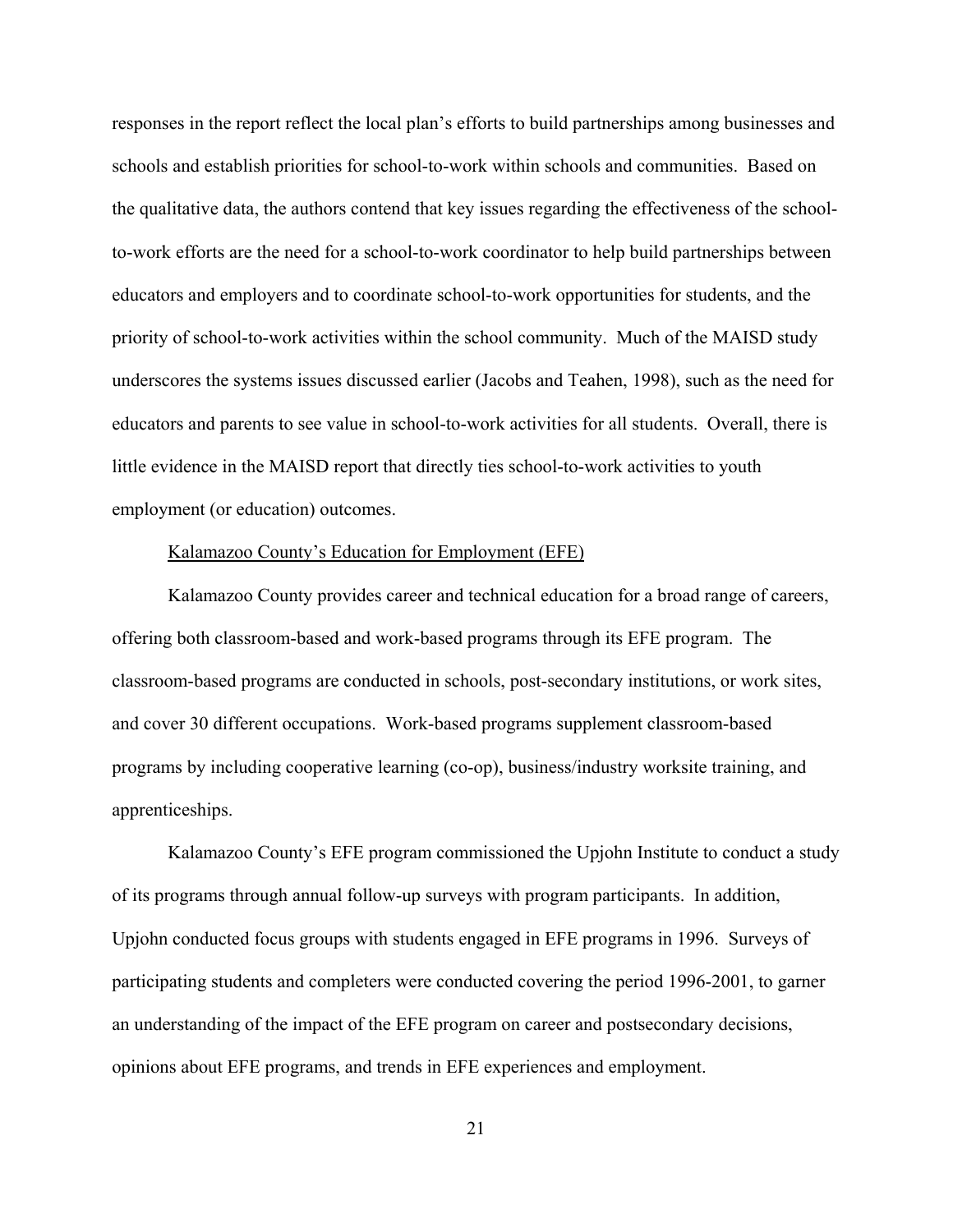Approximately 2,500 students in Kalamazoo County were enrolled in EFE programs at the time of the surveys conducted in 2001 (Hollenbeck and DeBurman, 2001). Results from the focus groups and surveys suggest that the school-to-work experiences of students in EFE have an impact on the students' career decisions. "The programs provided students with information that helped them to select specific institutions and to narrow their fields of study. Articulation agreements allowed students to acquire college credits for courses they were taking, and work experiences allowed students to gain hours toward occupational certification" (Hollenbeck, 1996, p. 27). Even though the study surveyed only students involved in the EFE programs, the Upjohn Institute study does attempt to offer some causal evidence based on a comparison of student groups. For example, students enrolled in EFE programs may participate in programs with work-based learning components or programs without work-based learning components. By surveying students in both of these EFE tracks, the data indicate some differences between students who have experienced work-based learning and those who have not.

The study indicates, for example, that work-based learning experiences affected students' choices of postsecondary programs. "…[S]tudents who were not in a work-based program in high school were much more likely to report that their EFE training was not at all related to their field than the students who were in a work-based program" (p. 46). Specifically, survey data from students in 2001 indicate that students' participation in EFE programs influenced student decisions to attend a postsecondary institution for about 40 percent of the students. In addition, about two-thirds of the survey respondents who were in postsecondary programs and who have selected a field of study reported that it was related to the EFE class either "a lot" or "somewhat."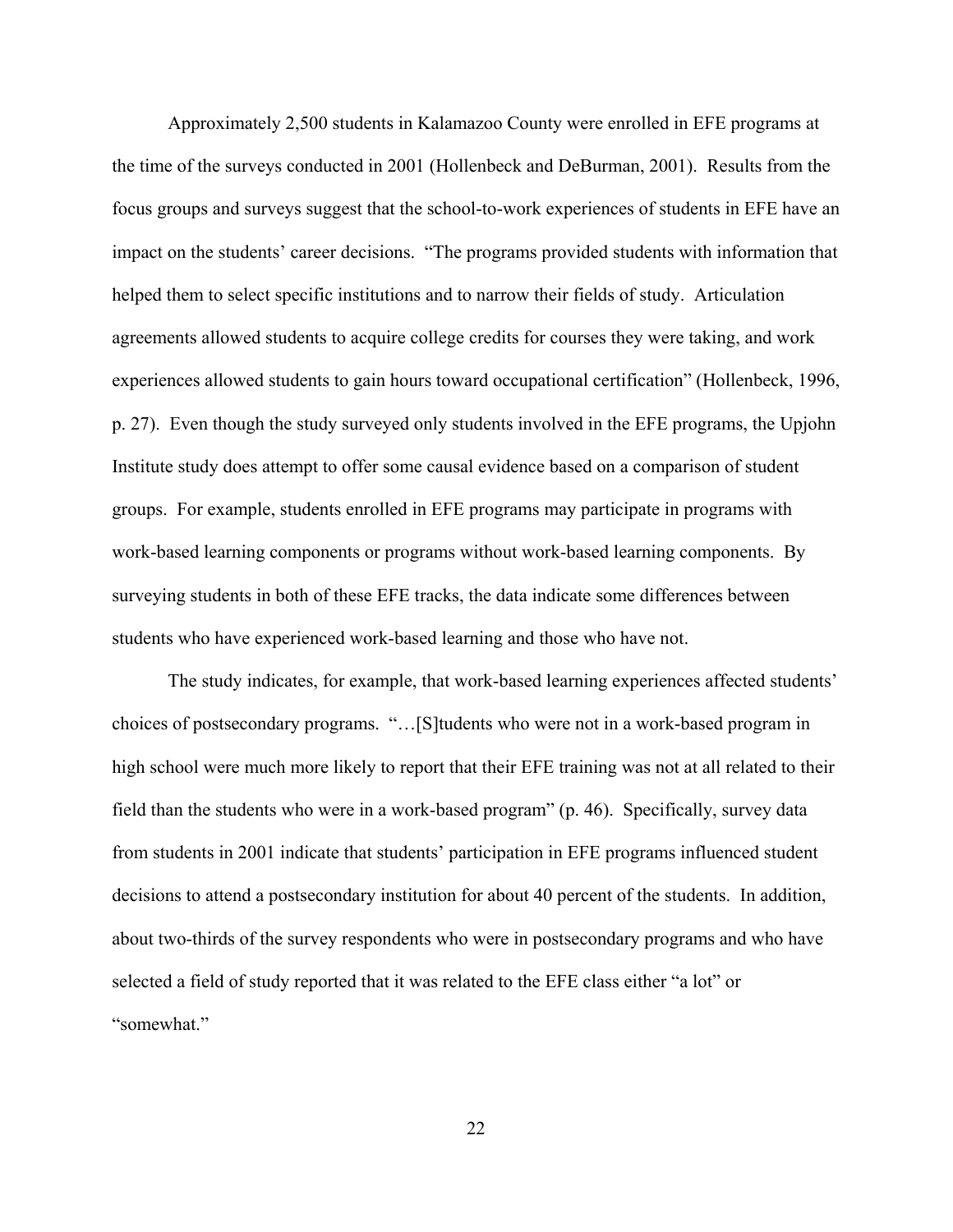But because EFE students self-select into particular EFE programs, determining for themselves whether they will enroll in a work-based program, it is possible that there are characteristics of students who self-select into work-based programs that make them more likely to make better career decisions, or to be more focused on career decisions at this point in their lives. However, the 1996 focus groups with EFE students suggested that students who were exposed to work-based learning were better able to make career decisions based on their experiences. The study cites three specific types of benefits based on the student interviews: exposure to all aspects of an industry; identification of specific careers; and development of personal contacts with employers.

Employment data on EFE graduates indicate that two-fifths of the students who were working reported using skills and training received in their EFE classes. The other three-fifths, however, reported using "hardly any" of their EFE skills and training. These data are not broken down according to students who were in work-based or non-work-based programs, so again it is difficult to determine if work-based experiences make a difference to whether students are using their training on the job. And data from a comparison group of students not enrolled in EFE would provide a basis to determine whether the programs had any effects at all.

Finally, some of the most recent employment figures are, at least on the surface, discouraging. Employment data for the 2001 report show a decrease in the number of participating students who were currently employed in jobs other than those affiliated with the work-based EFE programs, which could suggest failure to move students into jobs outside of the school-to-work system. The percentage dropped from 60 percent in 1996 to 50 percent in 2001, although the drop may be caused by increased enrollment of  $9<sup>th</sup>$  and  $10<sup>th</sup>$  grade students (Hollenbeck and DeBurman, 2001). In addition, the 2001 employment rate of EFE completers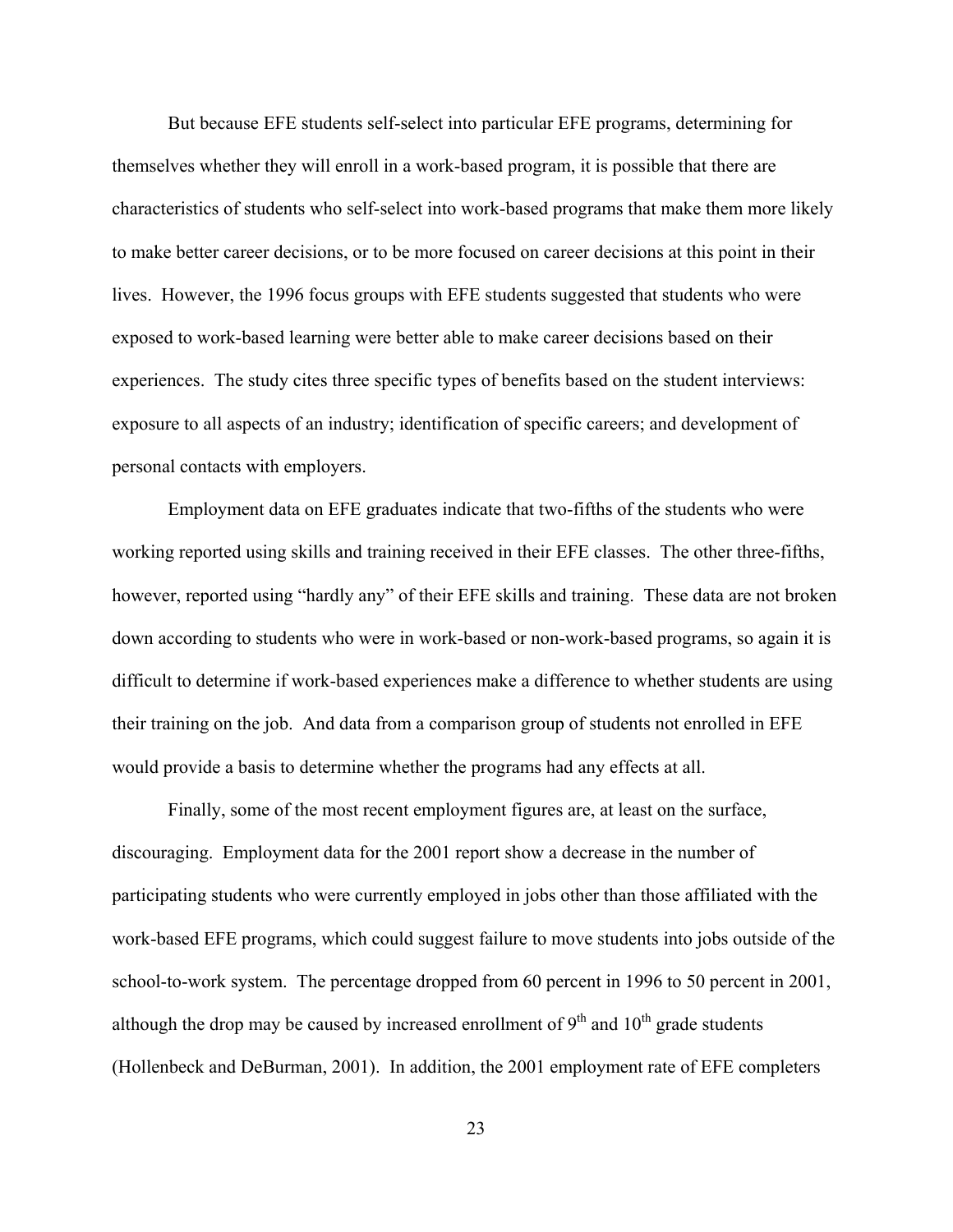was lower than in any of the previous years. In 2001, 75 percent of completers surveyed were employed compared with 82 and 88 percent in the previous two years. However, the 2001 survey was conducted earlier in the year than the previous surveys, which might account for the discrepancy in employment figures (Hollenbeck and DeBurman, 2001, p. 49). Finally, some of the 2001 results may also have been influenced by a slowing economy.

#### Macomb County

A series of five-year follow-up telephone surveys of Macomb County graduates was initiated by the Macomb County School-to-Work Partnership in 1997. The fourth poll by the group, now called the Macomb County Career Preparation System, was conducted in 2000 and covered students who graduated in 1995.<sup>xxiii</sup> This survey–the Macomb County Five-Year Student Follow-Up Survey–provides data on the educational programs attended by 1995 graduates, the kinds of careers chosen by graduates, and their employment and expected and actual income. None of these data, however, are tied to students' experiences in high school school-to-work programs. The survey does, though, ask graduates about the effectiveness of high school counseling in finding postsecondary education, training, and careers, and there is a brief discussion of the impact high school employment had on graduates.

Whereas a 1995 survey of Macomb County seniors indicated that 97 percent of the respondents planned to continue their education following graduation, data from the five-year follow-up survey indicate that 90 percent of the respondents attended some type of "formal education" or an education that resulted in a diploma, degree, or certification upon completion. Eighteen percent of the respondents who reported attending a program also reported not completing the program. Without knowledge of the school-to-work initiatives that may have influenced students' postsecondary education and career decisions, or a comparison group, data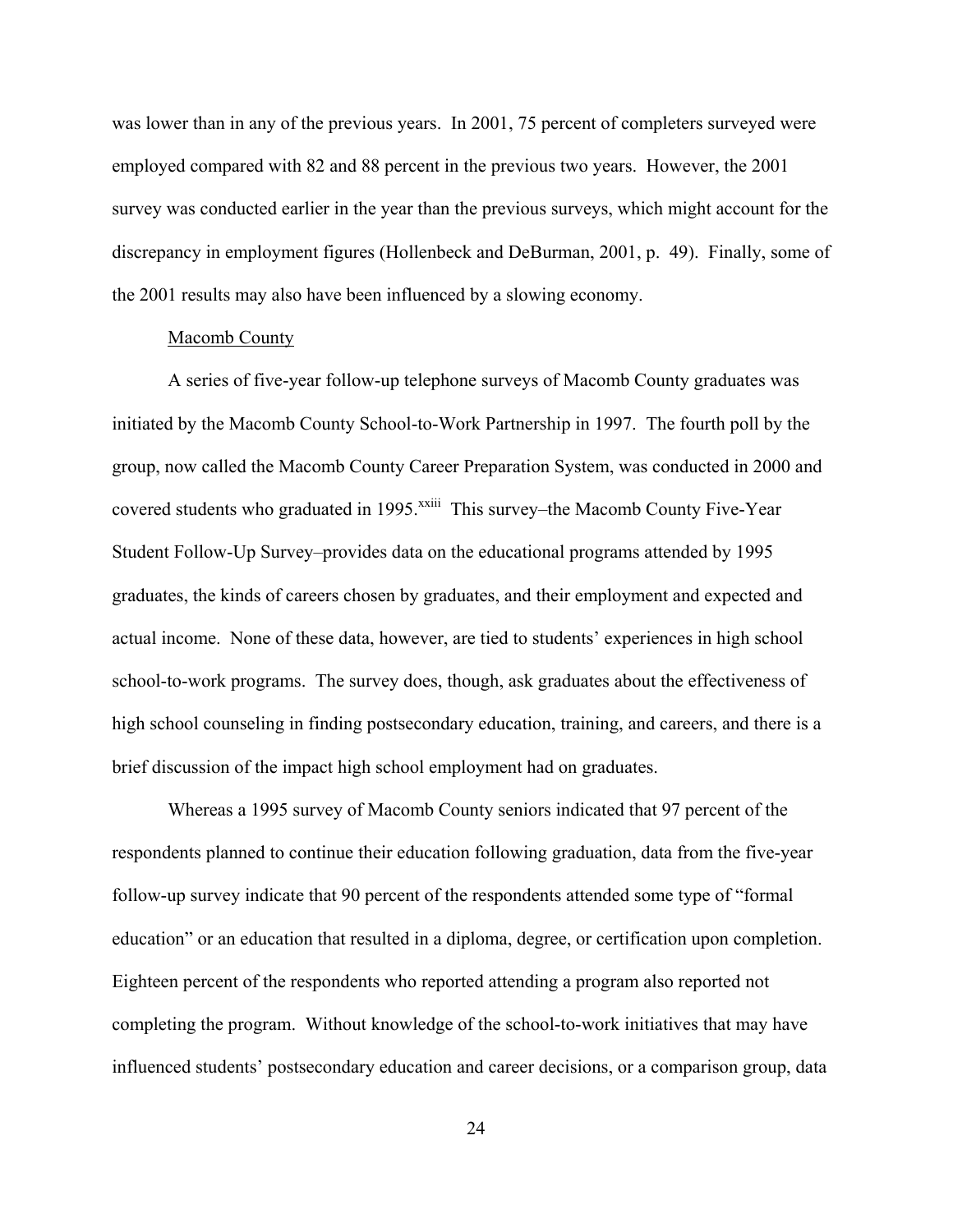from the follow-up survey provide no indication about the relationship between the county's school-to-work or career preparation system and student career and education outcomes.

A review of survey results from the previous three years is also presented in the report. A comparison shows that college enrollment among the graduates of the different classes was up 10 percentage points from the class of 1994 (77 percent) to the class of 1995 (87 percent). However, approximately the same difference exists between the class of 1993 (84 percent) and the class of 1992 (75 percent)–classes graduating prior to the STWOA–indicating that it is difficult to draw any inference of an effect of the STWOA. There was a significant decrease, however, in the number of students who reported not attending any further education from the class of 1994 (17 percent) to the class of 1995 (10 percent), possibly indicating that school-towork initiatives help more students see the need for further education. But without more information about school-to-work activities and students' participation in them, it is impossible to determine if school-to-work helps explain the drop.

The Macomb County Five-Year Follow-Up Survey of the class of 1995 indicates that about half of the 1995 graduates believe high school counselors could do a better job preparing students for college, postsecondary training, or careers. Students who engaged in training and education programs other than college gave a more favorable assessment of high school counseling than other students, with only 48 percent reporting that high school counseling could be improved. In contrast, of the graduates who went on to college and responded to the survey, 59 percent indicated that high school counseling for helping students explore what various colleges had to offer could be improved, and 57 percent indicated that improvements could be made in helping students find ways to finance a college education. Among all of the survey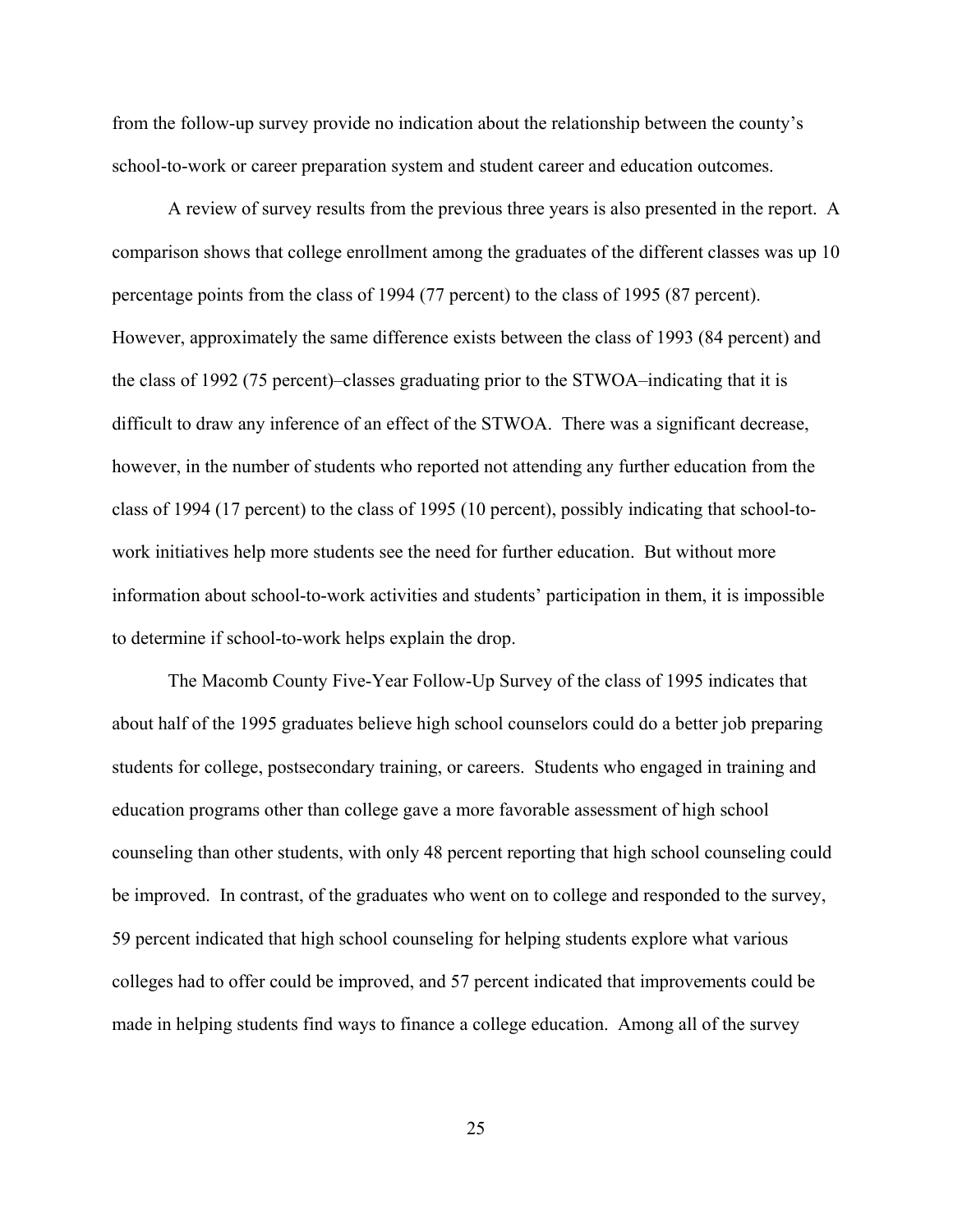respondents, 55 percent reported high school counselors could have provided more help in exploring and choosing a career.

Employment rates of Macomb County graduates have remained consistent over the past four years, with unemployment at 2 percent for the classes of 1995, 1993, and 1992, and unemployment slightly lower at 1 percent for the class of 1994. The class of 1995 reported a lower number of respondents employed full-time (71 percent) than in the other three years (78 percent in 1994, and 73 percent in 1992 and 1993), and a higher number of respondents employed part-time (19 percent) than in the other three years (14 percent in 1994, 17 percent in 1993, and 16 percent in 1992). Both the class of 1995 and the class of 1992 reported 7 percent of graduates attending school five years after graduation, higher than the classes of 1994 (4 percent) and 1993 (5 percent). Again, the employment data offer little evidence on the effectiveness of school-to-work or the career preparation system without any tie to students' high school career preparation activities, and aside from that, indicate no clear trends over time that might at least informally be linked to school-to-work.

The report does discuss the impact of employment during high school. Eighty-eight percent of the respondents of the class of 1995 reported having a job during their senior year in high school. Of these students, 76 percent reported that their high school jobs had no effect on the grades they earned in high school and 67 percent said that their high school job did not influence them at all when it came to choosing a career. Sixty-six percent, however, said their high school job helped prepare them for the world of work. Of course, because of selection into high school employment, and because these data are self-reported perceptions of preparedness rather than measures of objective outcomes, such results are not too informative about the impact of work in high school.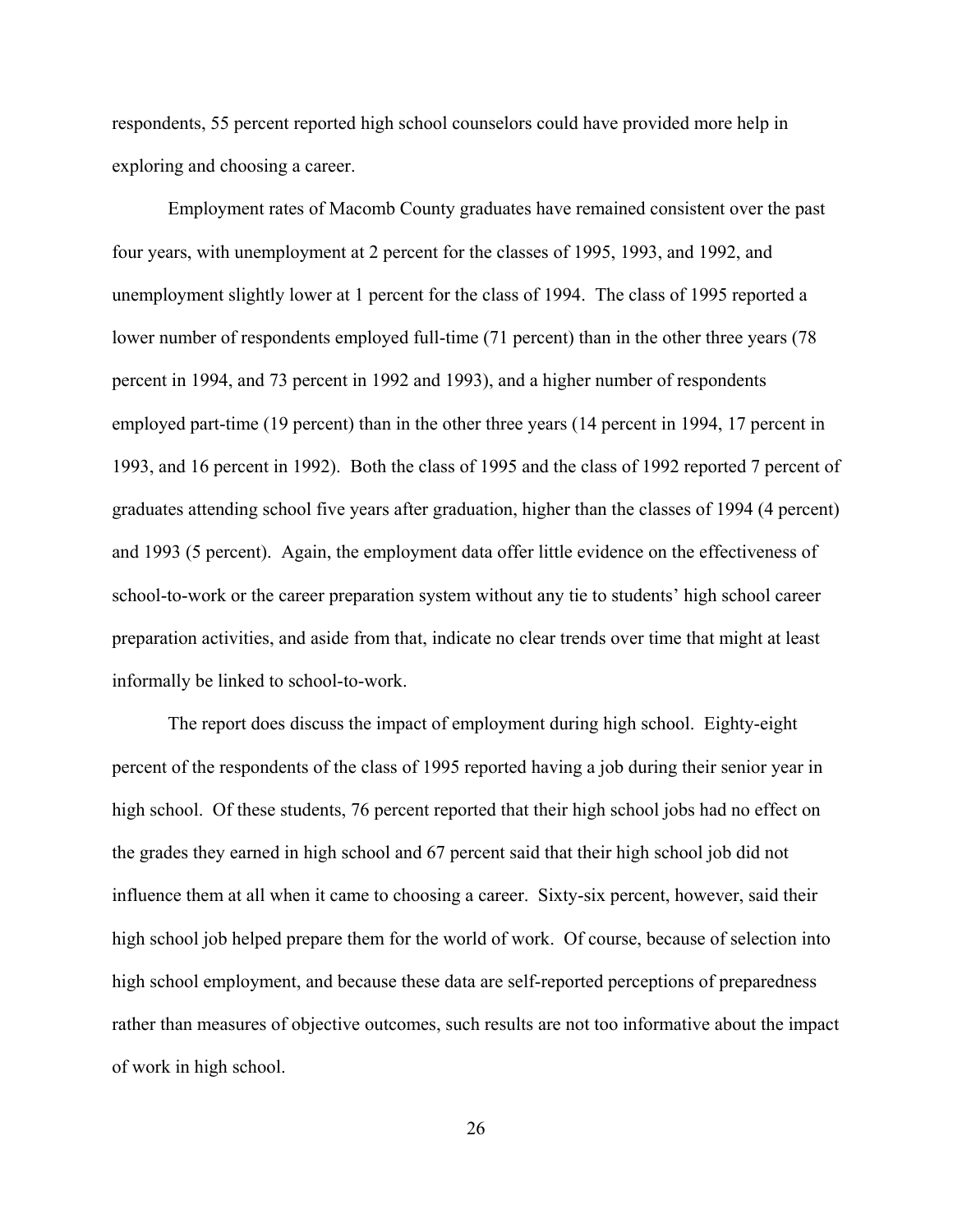#### **IV. Conclusions**

Building on the state's tech prep initiative, school-to-work in Michigan spurred a systembuilding effort that has led to a comprehensive Career Preparation System, which is being adopted by most of the state's school districts. This fact alone provides evidence that the goal of the STWOA to build a system of career preparation for all students has been successful in Michigan. But what has been the impact of these activities on Michigan students? Few studies have been conducted in Michigan to provide an answer, and those that have been done provide little compelling evidence of beneficial impacts of school-to-work and career preparation initiatives on student career education, training, and employment. At best, there are a couple of instances of suggestive evidence that career preparation activities may assist with students' career and employment decisions, and that work-based learning experiences, in particular, may help students make better career decisions.

To gauge the impact of career preparation on students, evaluators need to look at the outcomes of students in relation to their career preparation activity. Equally important, efforts should be made to rule out other causes for changes or differences in student employment and career outcomes. Finally, as the state's Career Preparation System is intended for all students, more effort must be made to assess the effect of the system on all students, not just those enrolled in career and technical education programs.

The difficulty in engaging in evaluation activities during program implementation is apparent, but waiting until full implementation is achieved can lead to important missed opportunities. In particular, beginning to collect data on student career outcomes before all students are participating in the Career Preparation System can provide at least some data that can be helpful in constructing comparison groups that can be used to help evaluate the effects of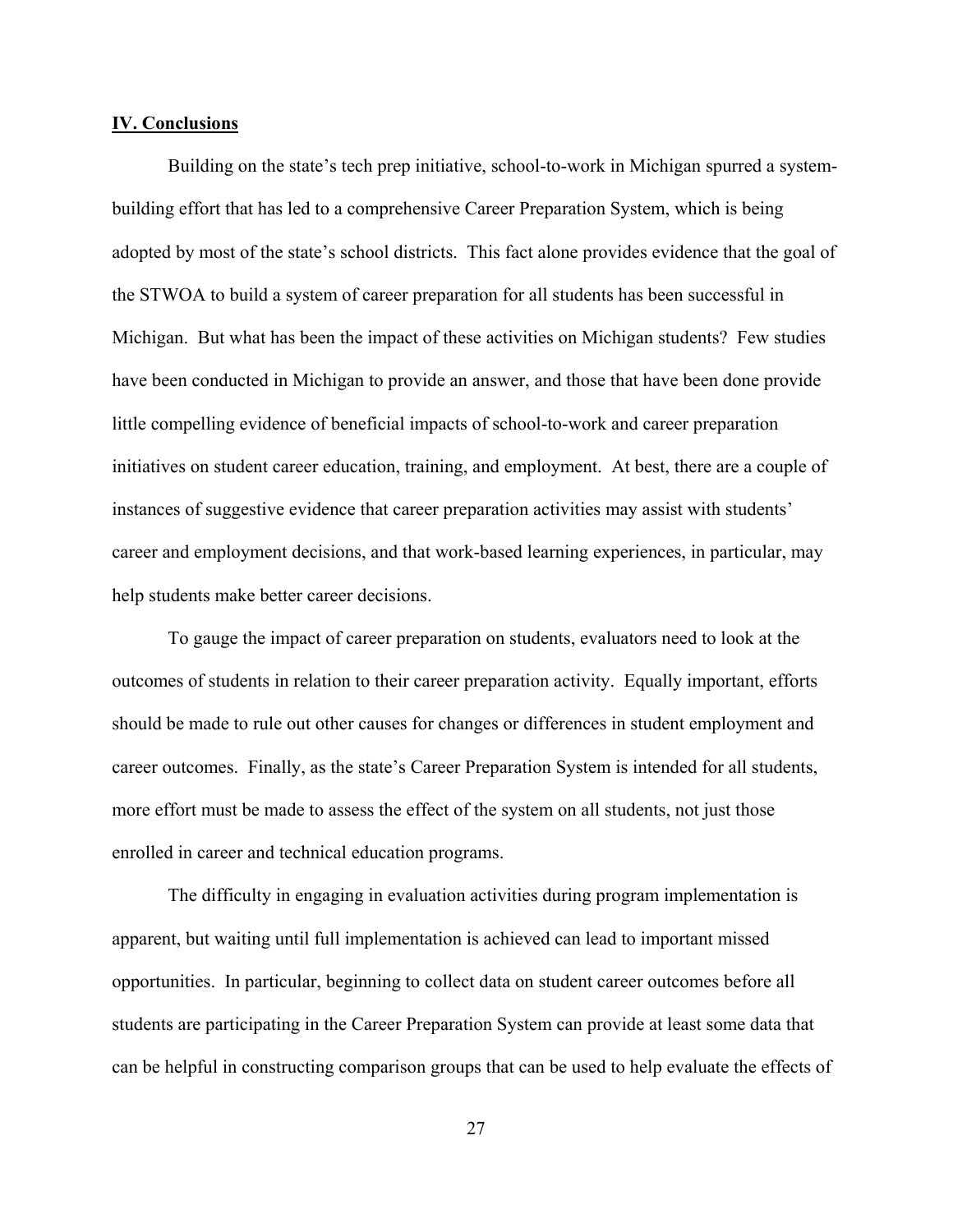career preparation on students. The state is on the right track with the reported development of a career preparation accountability committee. But it should not delay efforts to formally evaluate the Career Preparation System, including collection of data while implementation remains incomplete, and consideration of whether some components of implementation of the system–not necessarily restricted to ex post data collection–may be utilized to construct more rigorous evaluations of school-to-work programs in Michigan.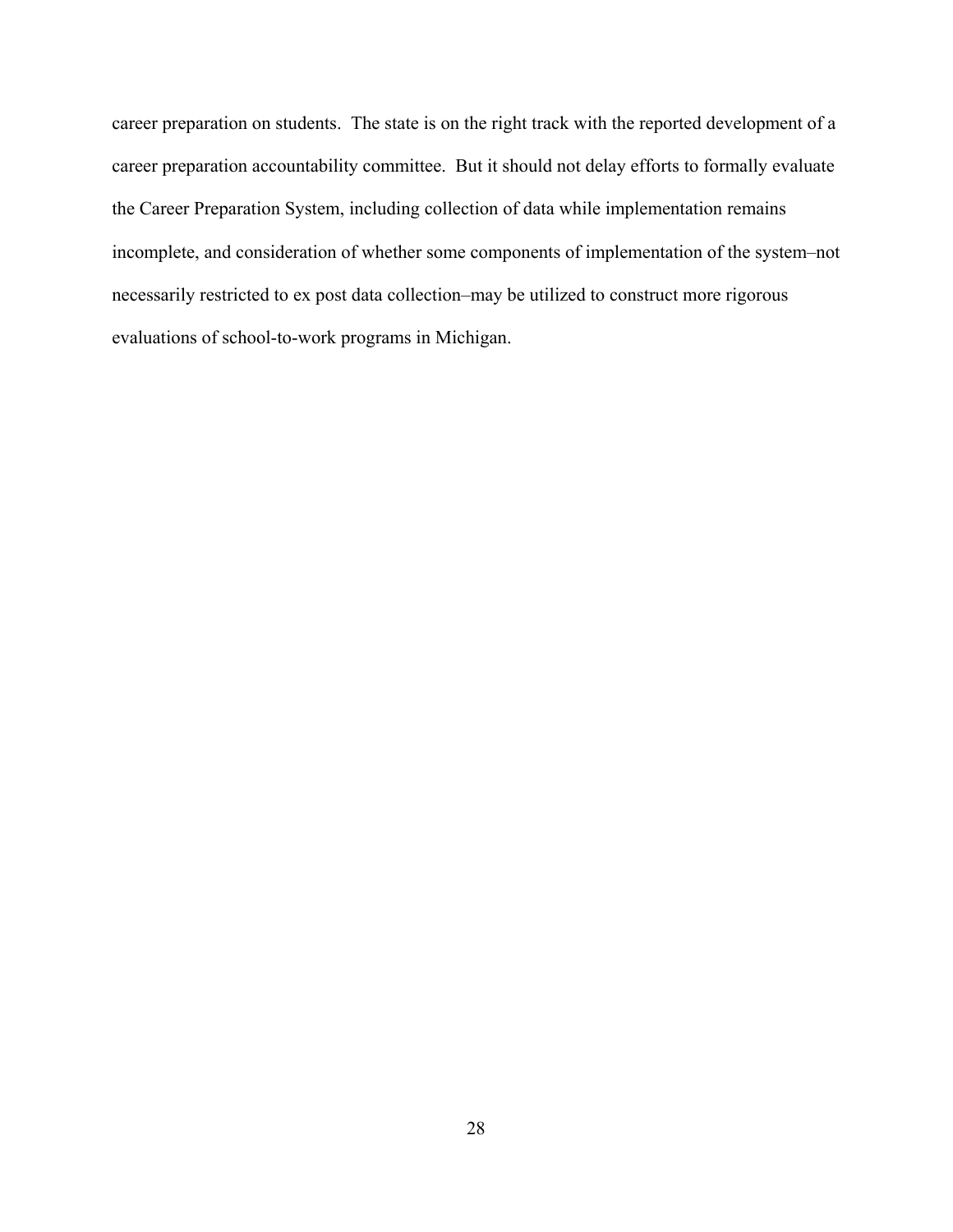#### **References**

Bailey, Thomas R. (1995). Learning to Work: Employer Involvement in School-to-Work Transition Programs. Washington, DC: The Brookings Institution.

Dunn, William (1994). Public Policy Analysis. New Jersey: Prentice Hall.

- Dubow, Karen and Don L. Mourand (September 30, 1999). School-to-Work Evaluation Report. Marquette, Michigan: Lake Superior Community Partnership.
- Elmore, Richard (1980). Complexity and Control: What Legislators and Administrators Can Do About Implementing Public Policy. Washington, DC: National Institute of Education, Department of Health, Education and Welfare.

EPIC-MRA (June 5, 1997). Statewide Survey on School-to-Work. Lansing, MI.

- Heckman, James J., Robert J. Lalonde, and Jeffrey A. Smith (1999). The Economics and Econometrics of Active Labor Market Programs. In Orley Ashenfelter and David Card, eds. Handbook of Labor Economics, Volume 3 (Amsterdam: Elsevier Science B.V.), pp. 1865-2097.
- Hershey, Alan M., Marsha K. Silverberg, and Joshua Haimson (February 1999). Expanding Options for Students: Report to Congress on the National Evaluation of School-to-Work Implementation. Princeton, New Jersey: Mathematica Policy Research, Inc.
- Hollenbeck, Kevin (1996). In Their Own Words: Student Perspectives on School-to-Work Opportunities. Washington, DC: National Institute for Work and Learning, Academy for Educational Development.
- Hollenbeck, Kevin, and Noyna DeBurman (August 2001). Assessment of Kalamazoo County's Education for Employment (EFE) Programs, Using 2001 Survey Data. Kalamazoo, MI: W.E. Upjohn Institute for Employment Research.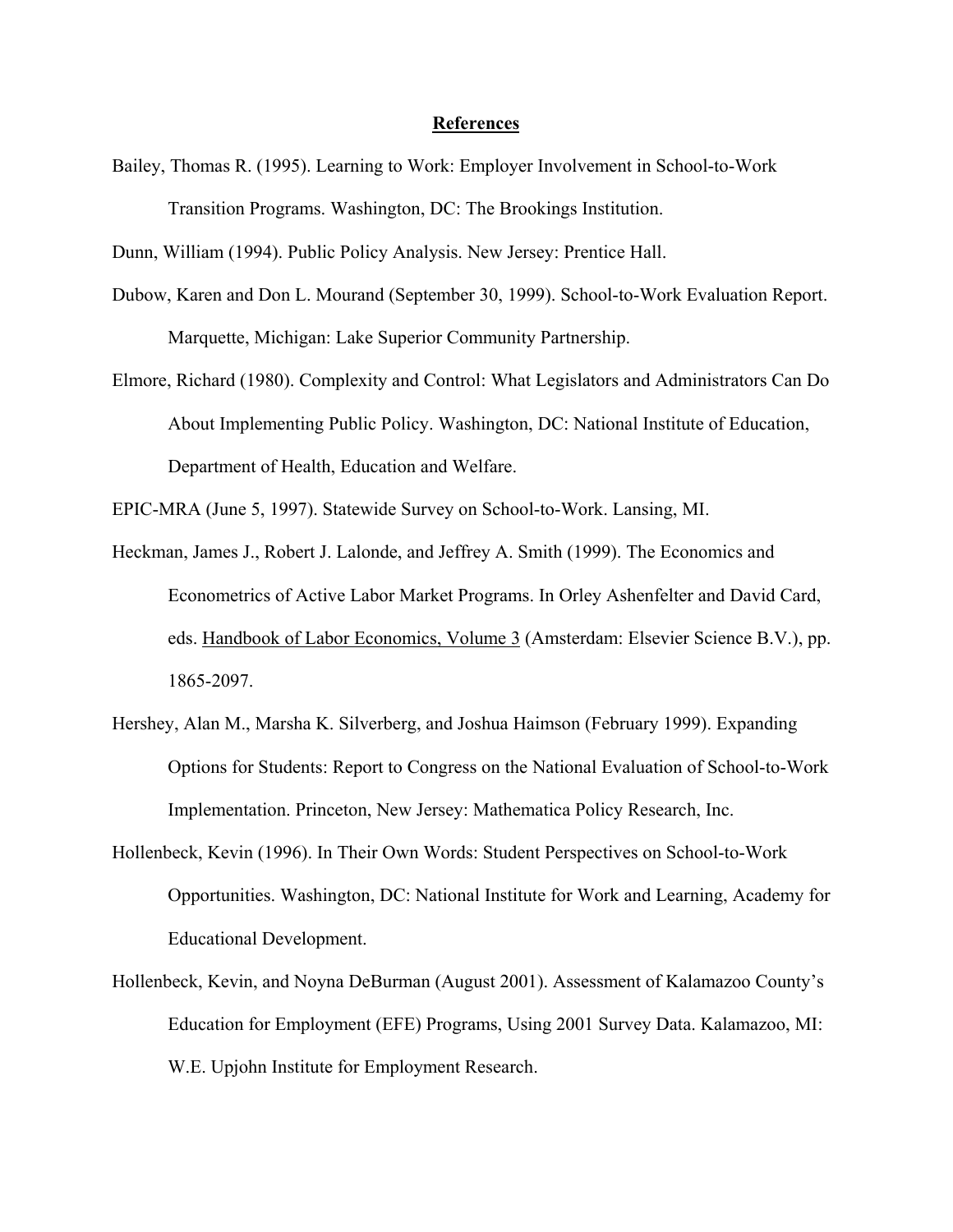- Hughes, Katherine L., Stephen F. Hamilton, and Robert J. Ivry (2001). School-to-Work: Making a Difference in Education. New York: Institute on Education and the Economy, Teachers College, Columbia University.
- Jacobs, James and Roberta C. Teahen (1998). Michigan Tech Prep in the Midst of Systemic Reform. Journal of Vocational Education Research, Vol. 23, No.2, pp.115-132.
- Levin, Carl Sen. (September 30, 1999). Levin Announces School-to-Work Awards for Michigan. Washington, DC: Press Release.
- McLaughlin, Milbrey (1987). Learning from Experience: Lessons from Policy Implementation. Educational Evaluation and Policy Analysis, Vol. 9, No. 2, pp 171-178.
- Michigan Department of Career Development (2000). 1999-2000 Progress Report. Lansing, MI.
- Michigan Department of Career Development (February 2001). Career Preparation System Overview. Lansing, MI.
- Michigan Works Agency (August 2001). Berrien-Cass-Van Buren Michigan Works! DRAFT Plan Goals for the Future. Lansing, MI.
- Office of Technology Assessment, United States Congress (1995). Learning to Work: Making the Transition from School to Work (Publication No. OTA-HER 637), Washington, DC: U.S. Government Printing Office.
- Porter, A.C. Comparative Experiments in Education Research. In R.M Jaeger, ed. Complementary Methods for Research in Education,  $2<sup>nd</sup>$  ed. (Washington, DC: American Educational Research Association), pp. 523-544.
- Rudy, Dennis W. (2001). Career Pathways, A Reform Model for K-12 Education. New Buffalo, MI: Lakehouse Evaluation.

Tech Prep Task Force (1988). Tech Prep Partnerships: Executive Summary of the Tech Prep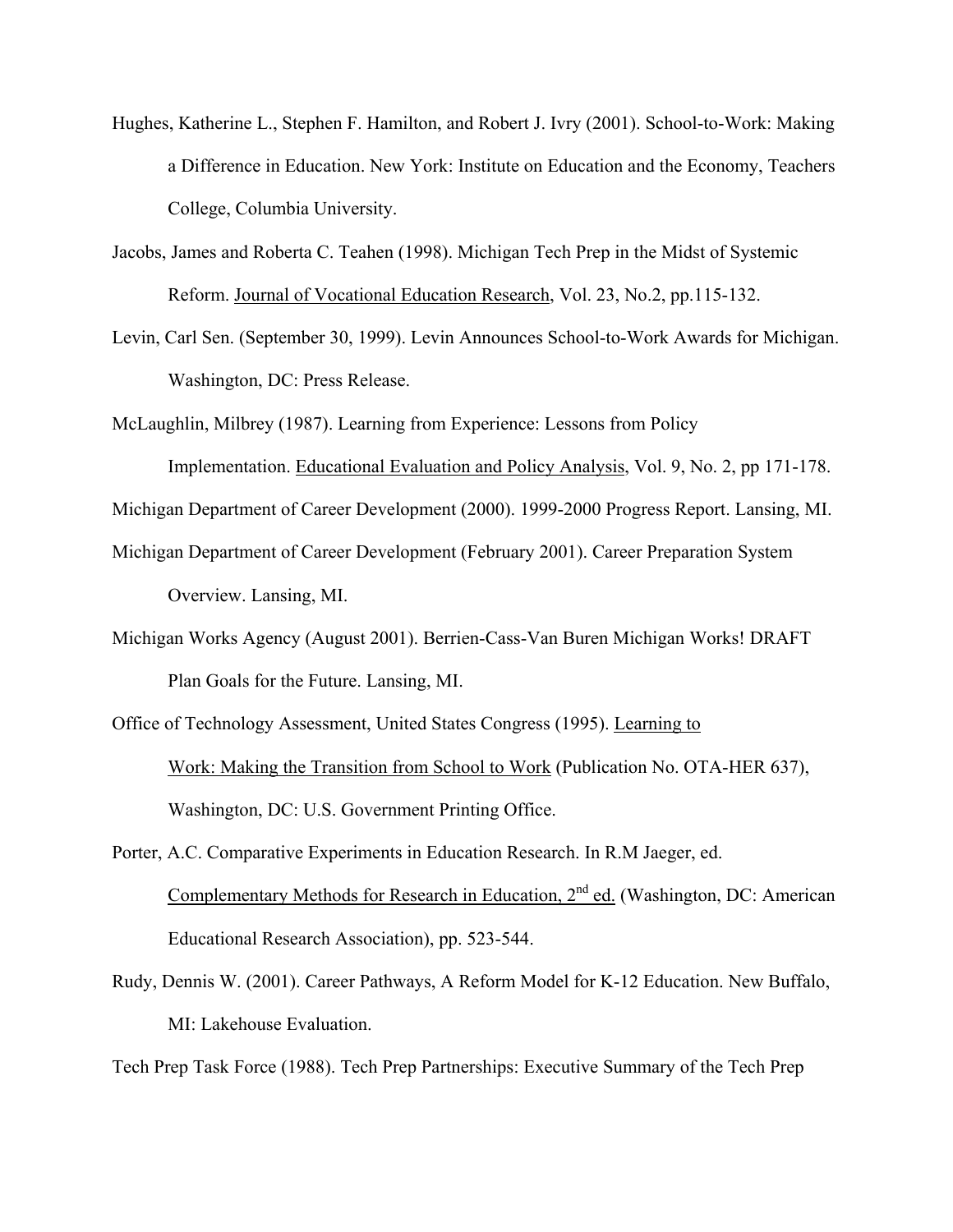Task Force. Lansing, MI: Michigan Department of Education.

Urquiola, Miguel, David Stearn, Ilana Horn, Carolyn Dornsife, Bernadette Chi, Lea Williams, Donna Merritt, Katherine Hughes, and Thomas Bailey (1997). School to Work College and Career: A Review of Policy, Practice, and Results, 1993–1997. National Center for Research in Vocational Education. Berkeley, California: University of California.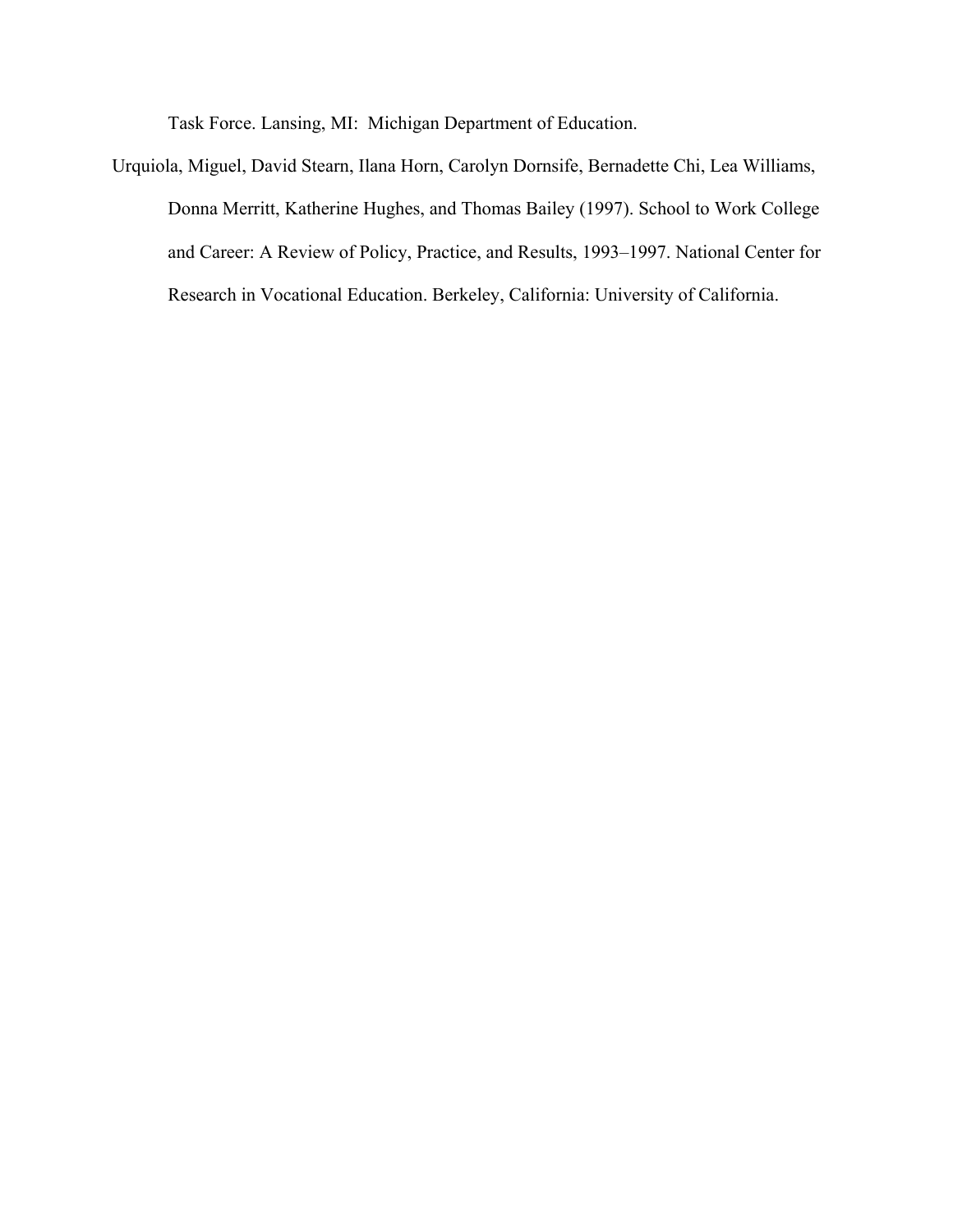# **Figure 1: Summary of the School-to-Work Opportunities Act**

 State and local school-to-work transition systems are to be planned and developed by partnerships of school staff, business leaders, labor representatives, and other interested parties. Governors are given considerable discretion in structuring and administering the partnerships for the state systems. At the local level, the lead entities may be schools, colleges, nonprofit organizations, and chambers of commerce.

 STWOA encourages development of school-to-work transition systems that coordinate career orientation, academic and occupational education, high school and postsecondary schooling, work-based learning, and skill credentialing. The legislation specifically divides these elements into the following three components:

#### • School-based Learning

- Academic instruction in high school that meets the state standards for all students and the applicable standards of the National Education Goals.
- Career exploration and counseling, beginning no later than  $7<sup>th</sup>$  grade for interested students.
- Initial selection by interested students of a career major beginning no later than the  $11<sup>th</sup>$  grade.
- Instruction that integrates academic and occupational learning.
- Arrangements to coordinate high school and postsecondary education and training.
- Regularly scheduled evaluations of students' personal goals, progress, and needed learning opportunities.

#### ● Work-based Learning

- Job training and work experiences aimed at developing pre-employment skills and employment skills at progressively higher levels, and leading to the award of skill certificates.
- Broad instruction in all aspects of industry to the extent practical.
- Workplace mentoring.
- Connecting Activities
	- Activities to encourage employers to participate and to aid them in doing so.
	- Assistance in the integration of school-based and work-based learning, and of academic and occupational instruction.
	- Matching of students with the work-based learning opportunities offered by employers.
	- Liaison among the students, schools, employers, and parents.
	- Assistance for graduates in finding appropriate jobs, getting additional job training, or pursuing further education.
	- Monitoring of participants' progress after they complete the program.
	- Linkage of these youth development activities with employer and industry strategies for upgrading the skills of incumbent workers.

Source: Office of Technology Assessment (1995).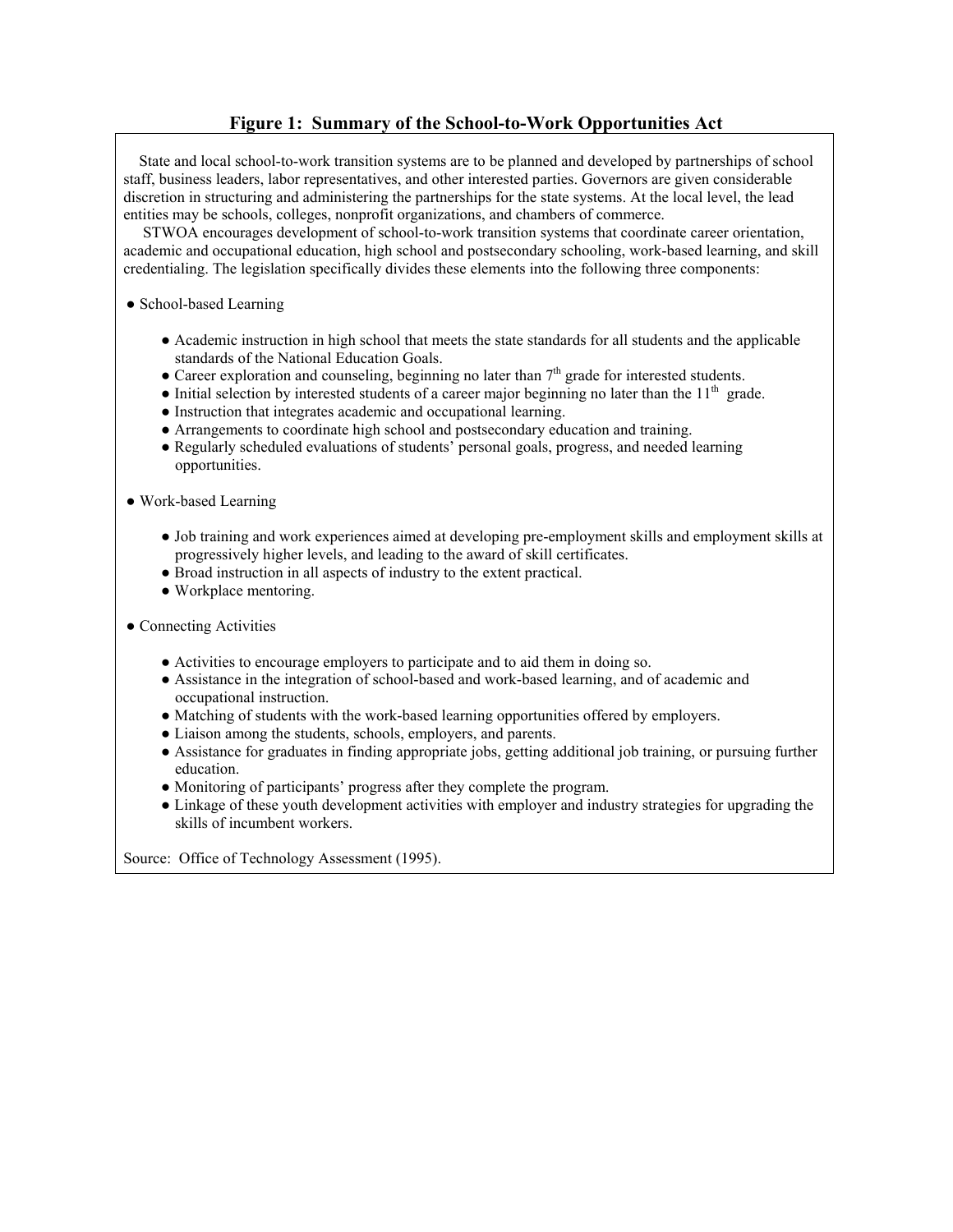# **Figure 2: Time-line of Development of School-to-Work in Michigan Work-based Education Initiatives**

Г

| <b>Coop/Vocational Education</b><br><b>System</b> | <b>Perkins Amendment</b><br><b>Tech Prep Reform</b> | <b>STWOA</b> | <b>Career Preparation</b> |         |
|---------------------------------------------------|-----------------------------------------------------|--------------|---------------------------|---------|
| 1960s                                             | 1990                                                | 1994         | 1997                      | $2004*$ |

\*A report by the Michigan Department of Career Development (2000) indicates a commitment by nearly 90 percent of state school districts to develop career pathway programs and establish Education Development Plans for secondary students.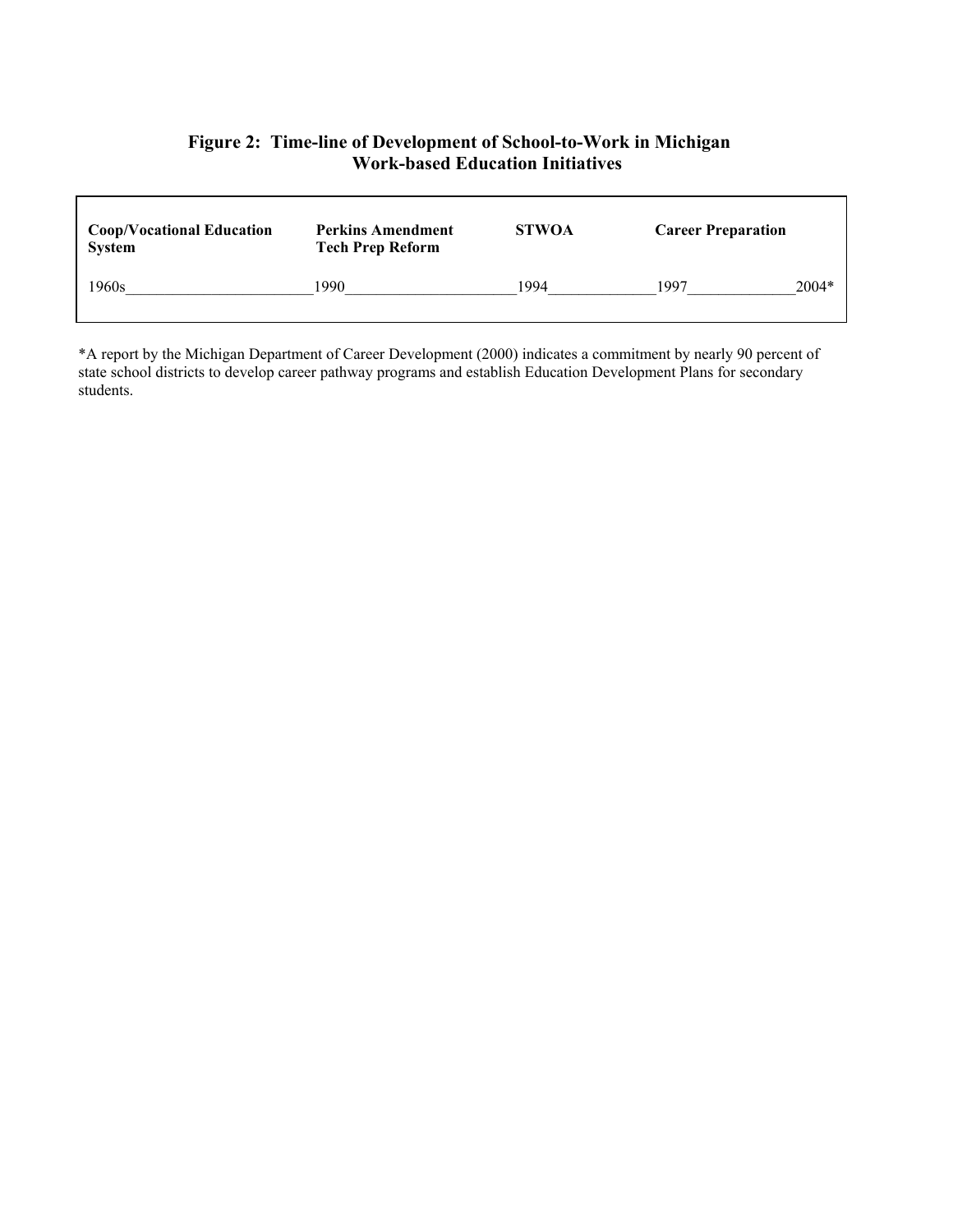# **Figure 3: Michigan's Career Preparation System Diagram**

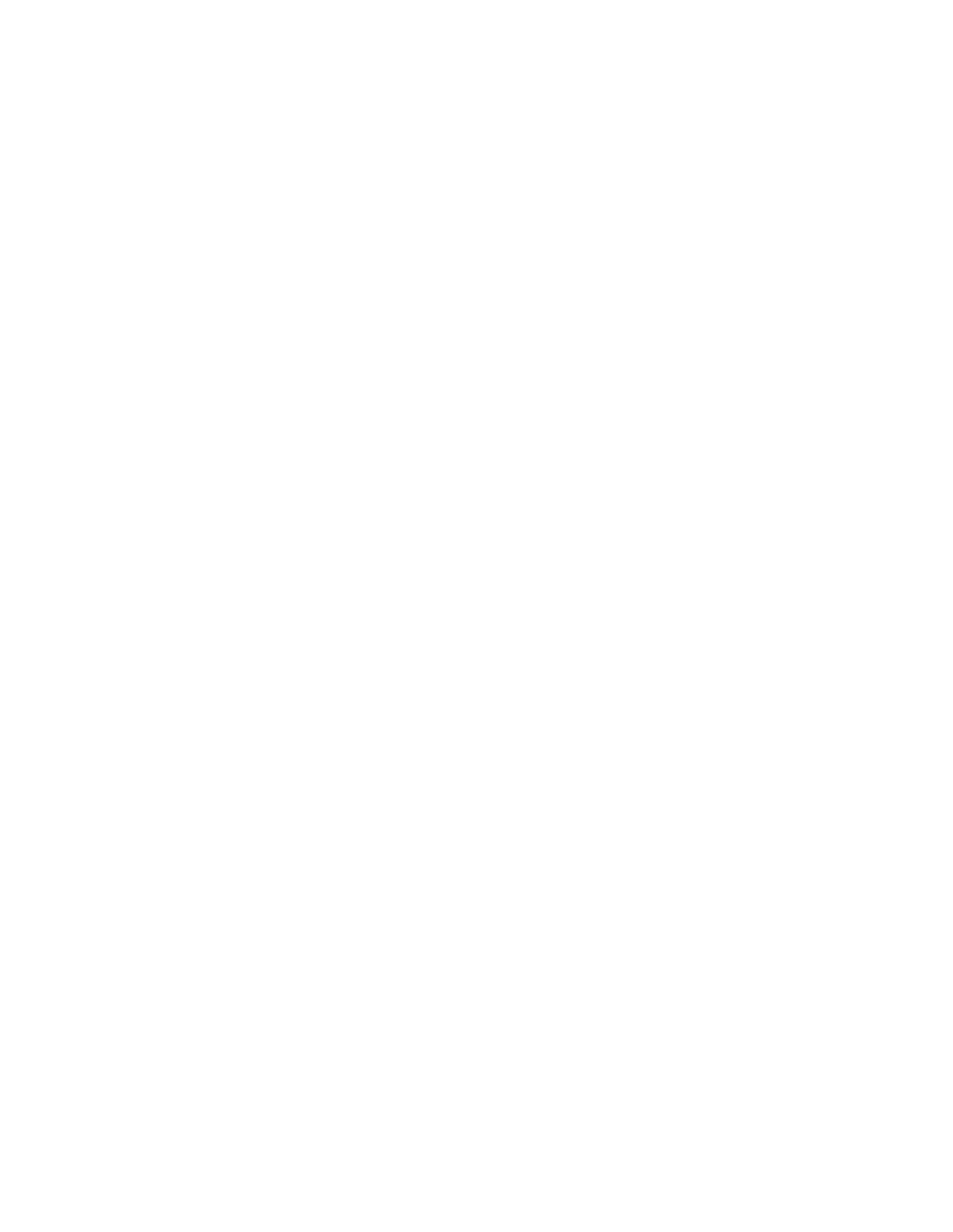# **Figure 4: Funding Stream to Support Career Preparation Activities**

#### **Allocations for Michigan's Career Preparation System**

Michigan Legislature

Ø

Michigan Department of Career Development

Ø

Workforce Development Boards

Ø

Education Advisory Groups (25 in the state)

(Educators, local and intermediate school district superintendents, business leaders)

Ø

Intermediate School Districts and/or Individual School Districts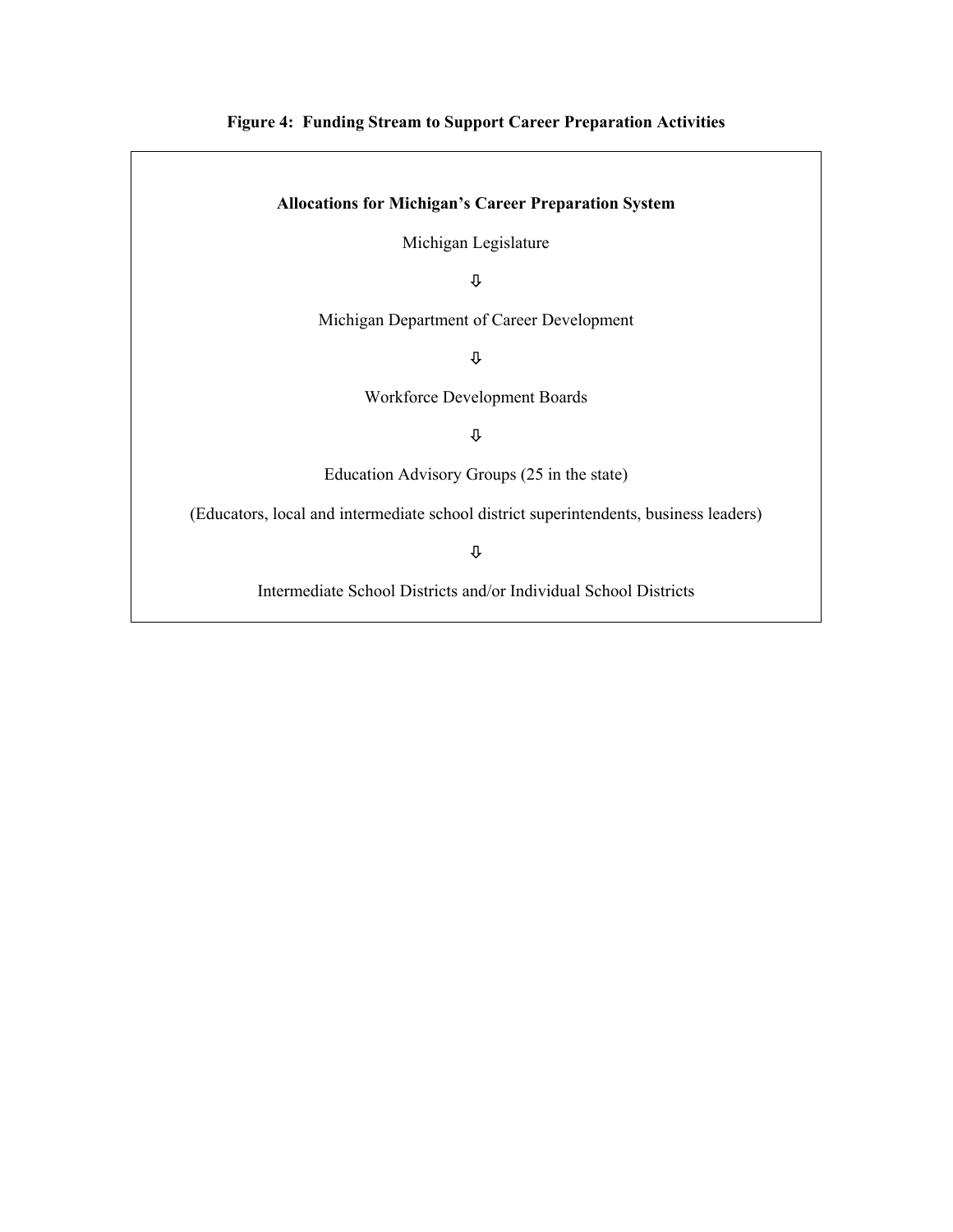# **Appendix 1: Muskegon and Osceana County Contract with Schools**

#### **Muskegon/Oceana Career Preparation Consortium District Performance Agreement 2001 – 2002**

Yes, my district will participate in the Career Preparation System and the Muskegon/Oceana Career Preparation Consortium Grant. I understand that participation is on a voluntary basis and that funds from the grant are earned based on performance of the activities as indicated below and the payment points associated with those activities. It is understood that where funds per FTE are indicated, the FTE count to be used will be the 2000 - 2001 blended count figure for each district.

This agreement is made between the Muskegon Area Intermediate School District on behalf of the Career Preparation Consortium and Fruitport Community Schools.

 $\mathcal{L}_\mathcal{L} = \{ \mathcal{L}_\mathcal{L} = \{ \mathcal{L}_\mathcal{L} = \{ \mathcal{L}_\mathcal{L} = \{ \mathcal{L}_\mathcal{L} = \{ \mathcal{L}_\mathcal{L} = \{ \mathcal{L}_\mathcal{L} = \{ \mathcal{L}_\mathcal{L} = \{ \mathcal{L}_\mathcal{L} = \{ \mathcal{L}_\mathcal{L} = \{ \mathcal{L}_\mathcal{L} = \{ \mathcal{L}_\mathcal{L} = \{ \mathcal{L}_\mathcal{L} = \{ \mathcal{L}_\mathcal{L} = \{ \mathcal{L}_\mathcal{$ *School District Superintendent Signature* Date

*MAISD Superintendent Signature* Date

Please indicate the Career Preparation activities your district will complete during the 2001–2002 school year. **Please return the completed Performance Contract to the MAISD on or before September 7, 2001.**

 $\mathcal{L}_\mathcal{L} = \{ \mathcal{L}_\mathcal{L} = \{ \mathcal{L}_\mathcal{L} = \{ \mathcal{L}_\mathcal{L} = \{ \mathcal{L}_\mathcal{L} = \{ \mathcal{L}_\mathcal{L} = \{ \mathcal{L}_\mathcal{L} = \{ \mathcal{L}_\mathcal{L} = \{ \mathcal{L}_\mathcal{L} = \{ \mathcal{L}_\mathcal{L} = \{ \mathcal{L}_\mathcal{L} = \{ \mathcal{L}_\mathcal{L} = \{ \mathcal{L}_\mathcal{L} = \{ \mathcal{L}_\mathcal{L} = \{ \mathcal{L}_\mathcal{$ 

| 1.  | <b>Career Preparation Base Grant</b>                                                                                                                             | \$1,000/district |
|-----|------------------------------------------------------------------------------------------------------------------------------------------------------------------|------------------|
|     | Districts will earn the base grant amount for accomplishment of the following:                                                                                   |                  |
| 1A. | Each district will identify an administrator contact person who will communicate<br>with LEA Career Preparation teams, administration and staff regarding Career |                  |
|     | Preparation issues and related activities, actively participate on the Career                                                                                    |                  |
|     | Preparation Consortium Oversight Committee and other committees as assigned.                                                                                     |                  |

*Quality Criteria: Accomplishment of this payment point will be based on identified LEA administrator or LEA designee attendance at 75% of Career Prep Oversight Committee and sub-committee meetings as assigned and evidenced by sign in sheets, Administrative Team minutes, memo, etc.*

Administrative contact person will be responsible for communicating CPOC

agenda items and discussion to LSA administrative teams twice per year.

**1B.** Districts will identify an individual as their Career Preparation Specialist who will assist local educators with implementation of Career Preparation,

*and* 

Actively participate in monthly Career Preparation Specialists' meetings and related Consortium-wide Career Preparation activities and perform all roles and responsibilities related to work-based placements as described by consortium guidelines for such placements.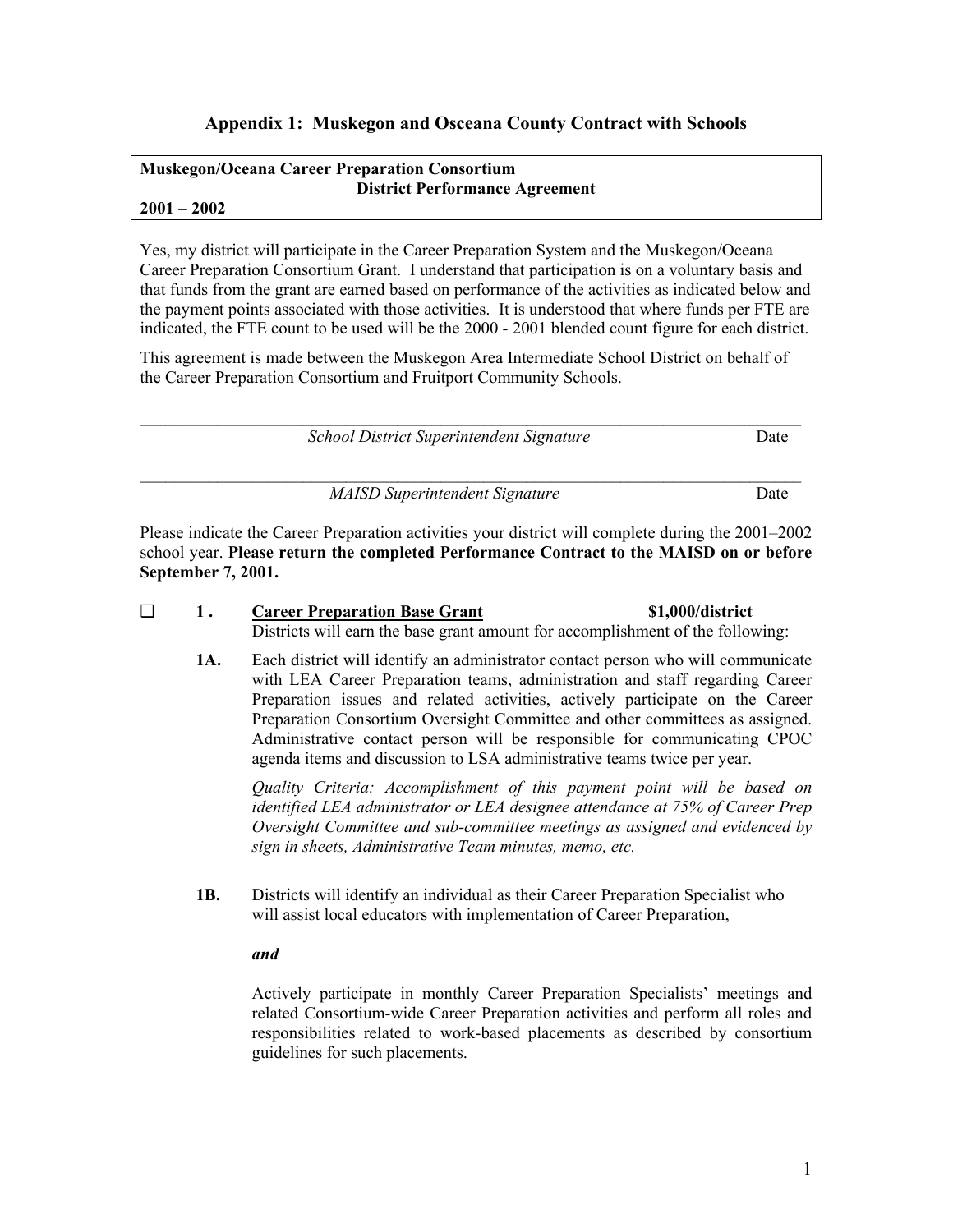*Quality Criteria: Career Specialist or designee attendance, as evidenced by sign in sheets, in at least 80% of Career Prep Specialists meetings and 80% attendance at assigned subcommittee meetings and consortium wide activities.* 

**State (MDCD) priorities have been established for Career Pathways and Educational Development Plan (EDP) Activity Categories. This requires all participating districts to adopt and perform these category standards to receive Career Prep funding.** 

❑ **2. Career Pathways \$2.00/FTE** Implement the developed Secondary Career Pathway system for students.

> *Quality Criteria: Submission of a published high school course description book aligned with the six Career Pathways that includes identified elements established by the Career Prep Secondary Strategies Committee.*

# ❑ **3. Student Educational Development Plans \$3.00/FTE**

**3A.** Document that all 8<sup>th</sup> grade students have an Educational Development Plan (EDP) by the end of the  $8<sup>th</sup>$  grade year,

*and* 

**3B.** Document that all  $9<sup>th</sup>$ ,  $10<sup>th</sup>$  and  $11<sup>th</sup>$  grade students have an annual Educational Development Plan (EDP) review by the end of the  $9<sup>th</sup>$ ,  $10<sup>th</sup>$  and  $11<sup>th</sup>$  grade years respectively,

*and* 

**3C.** Document that EDP model used includes the following eight (8) essential elements.

| Personal Data                 | Career Goals                       |
|-------------------------------|------------------------------------|
| Personal/Social Goals         | Educational/Training Goals         |
| Career Assessments Highlights | Career Awareness/Exploration & WBL |
| Course Selection              | Activities                         |
|                               | Parent Consultation/Endorsement    |

*Quality Criteria: Submission of a completed student EDP sample from each grade level that include the recommended eight essential elements. Written statement from Superintendent or his/her designee that 8th grade EDP's and EDP reviews*  $(9<sup>th</sup>, 10<sup>th</sup>, 11<sup>th</sup>$  grades) have been completed and where they are filed and *available for review monitoring purposes.*

**Districts may earn additional Career Preparation funds based on involvement and completion of the following:** 

**4. Work-Based Placements: \$1.00/FTE**

Districts will meet or exceed work-based placement numbers -- as predetermined by the district -- in four of the following areas:

- Job shadowing
- Internships (paid and unpaid)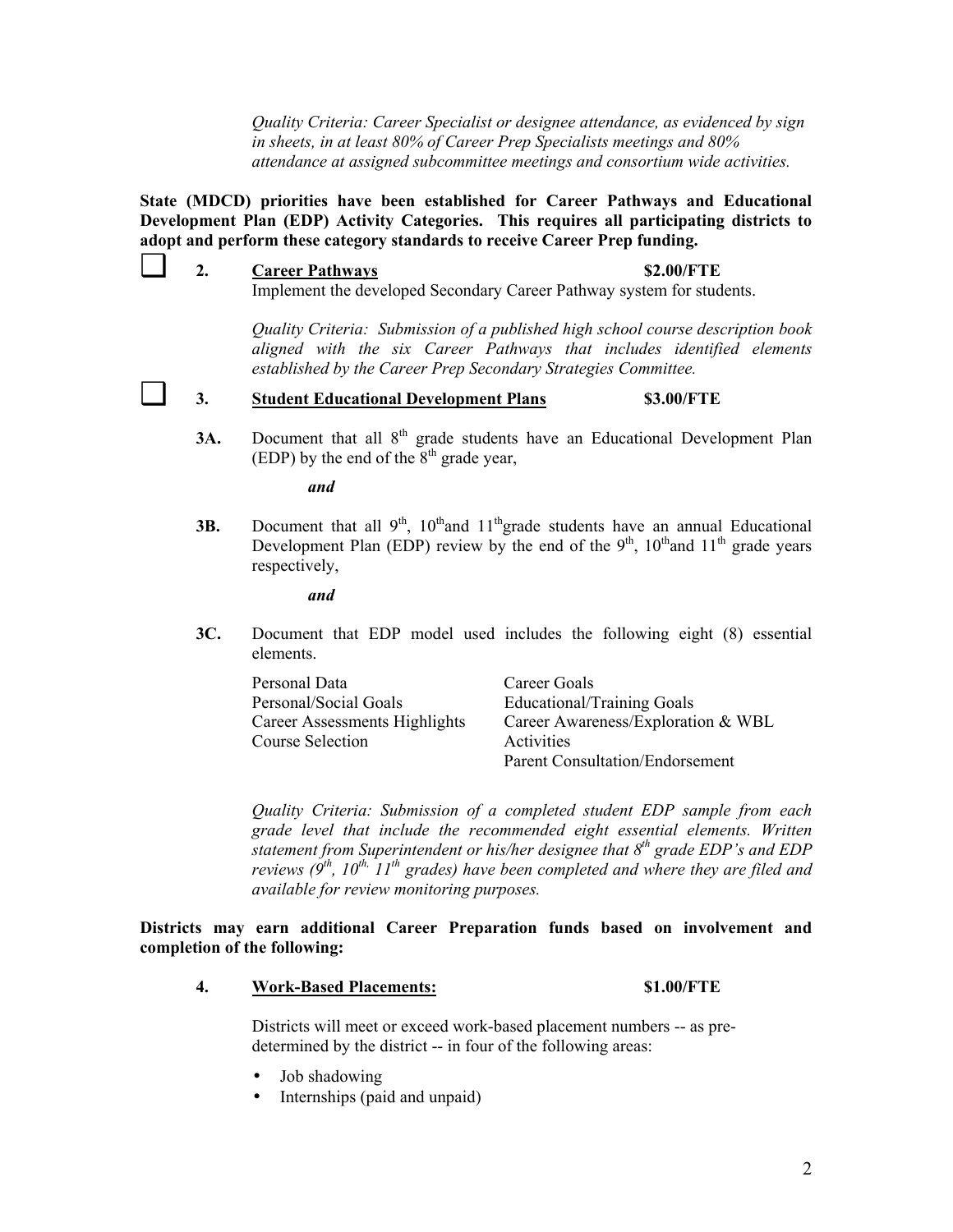- Individualized Vocational Training (IVTs)
- Teachers in Industry
- Registered Apprenticeships

*Quality Criteria: Payment will be made to districts filing quarterly/bi-annual reports with regard to placement numbers using the consortium approved data management system. Work based placement projections will be returned with this completed performance agreement. Definition of the five work-based programs have been approved and are included in the glossary of terms for School to Work Programs and are attached to this document.* 

### 5. **Career Awareness/Development Activities** \$1.00/FTE

Districts will meet or exceed career development/awareness projections -- as predetermined by the district – in two of the three following areas:

- Career focused classroom speakers
- Career focused study trips
- School-based enterprises

*Quality Criteria: Payment will be made to districts filing quarterly/bi-annual reports with regard to student Career Development/Awareness activity participation using the consortium approved data management system. Career development/awareness activity projections will be returned with this completed performance agreement.* 

#### ❑ **6. Comprehensive Guidance and Counseling \$.50/FTE**

Submit LEA Comprehensive Guidance and Counseling Plan that addresses the structural, *(Individual Planning)* and content *(Career Planning and Exploration, Educational/Career Technical Development)* components of the Michigan Comprehensive Guidance and Counseling Program and submit a schedule for the implementation, evaluation and review of those components in the LEA Comprehensive Guidance and Counseling Plan

*Quality Criteria: Submission of developed LEA Comprehensive Guidance and Counseling Plan that reflects a three-year plan of Career related activities and processes identified for implementation each school year by September 28, 2001. Written recommendations with specific strategies for implementation will be submitted by November 8, 2001. Responsible parties will be identified for each activity/process and goal completion date.* 

#### ❑ **7. Academic Service Learning \$0.75/FTE**

Districts will meet or exceed Academic Service Learning projections - as predetermined by the district - at the elementary, middle school and high school levels.

*Quality Criteria: Submit Academic Service Learning project forms and number of students involved with each activity. Academic Service Learning projections will be returned with the completed performance agreement.*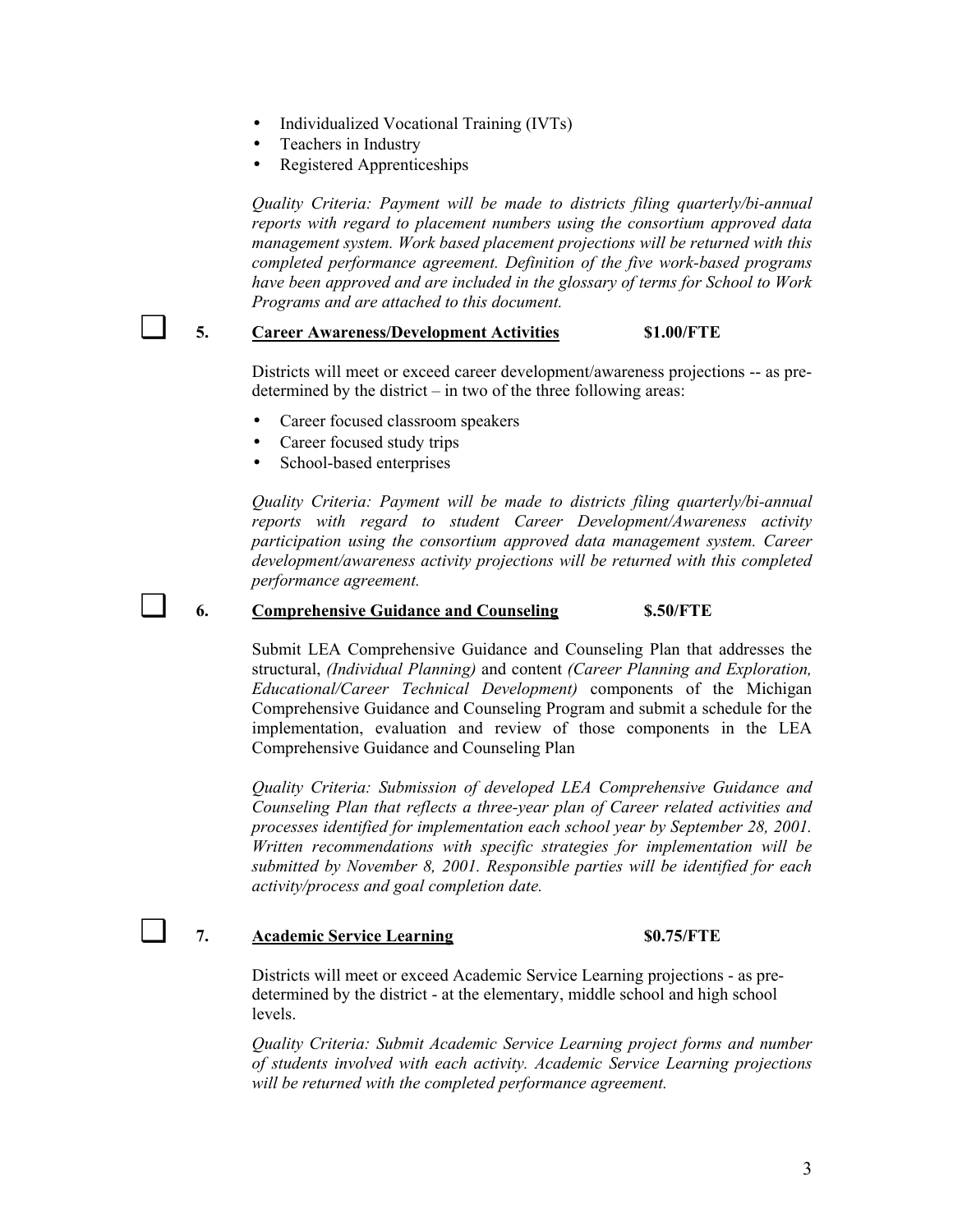### 8. Marketing and Public Relations \$1.00/FTE

#### **8A.** *District/LEA Marketing*

Each district will update and submit a marketing plan and document Career Preparation marketing and public relations efforts in their districts targeted to students, parents and school district staff and other stakeholders.

*Quality Criteria: Use the baseline from Gap analysis to assess progress with obvious internal marketing needs. Marketing plan is due to MAISD no later than September 28, 2001*

# 8B. *General/Community Marketing*

Participate in publishing of quarterly consortium-wide newsletter (target audience business and agencies) by providing information for development of articles based on the timeline developed in the Career Preparation Marketing Plan,

*and* 

Maintain/update consortium-wide listing of business/agency partners for receipt of Career Preparation mailings*,* 

*and* 

Participate in the development of consortium wide advertising and PR materials.

*Quality Criteria: 8B1) Meet deadlines established for each district in the area wide Marketing Plan. 8B2) Review of mailing list and submission of changes/new partners on a quarterly/bi-annual basis. 8B3) Meet deadlines established for each district in the area wide Marketing Plan.* 

❑

# ❑ **9. Technology Education \$1.50/FTE**

**9A.** Develop a district Technology Education Plan based on the Michigan Technology Education Standards and Benchmarks and an action plan for implementation.

*and*

**9B.** Begin implementation of approved local Technology Education plan

*Quality Criteria: District Technology Education Plan and action for plan for implementation. Local Technology Education plans will address specific elements as determined by the Career Prep Technology Education Committee.* 

❑ **10. School Improvement/Participation \$1.00/FTE**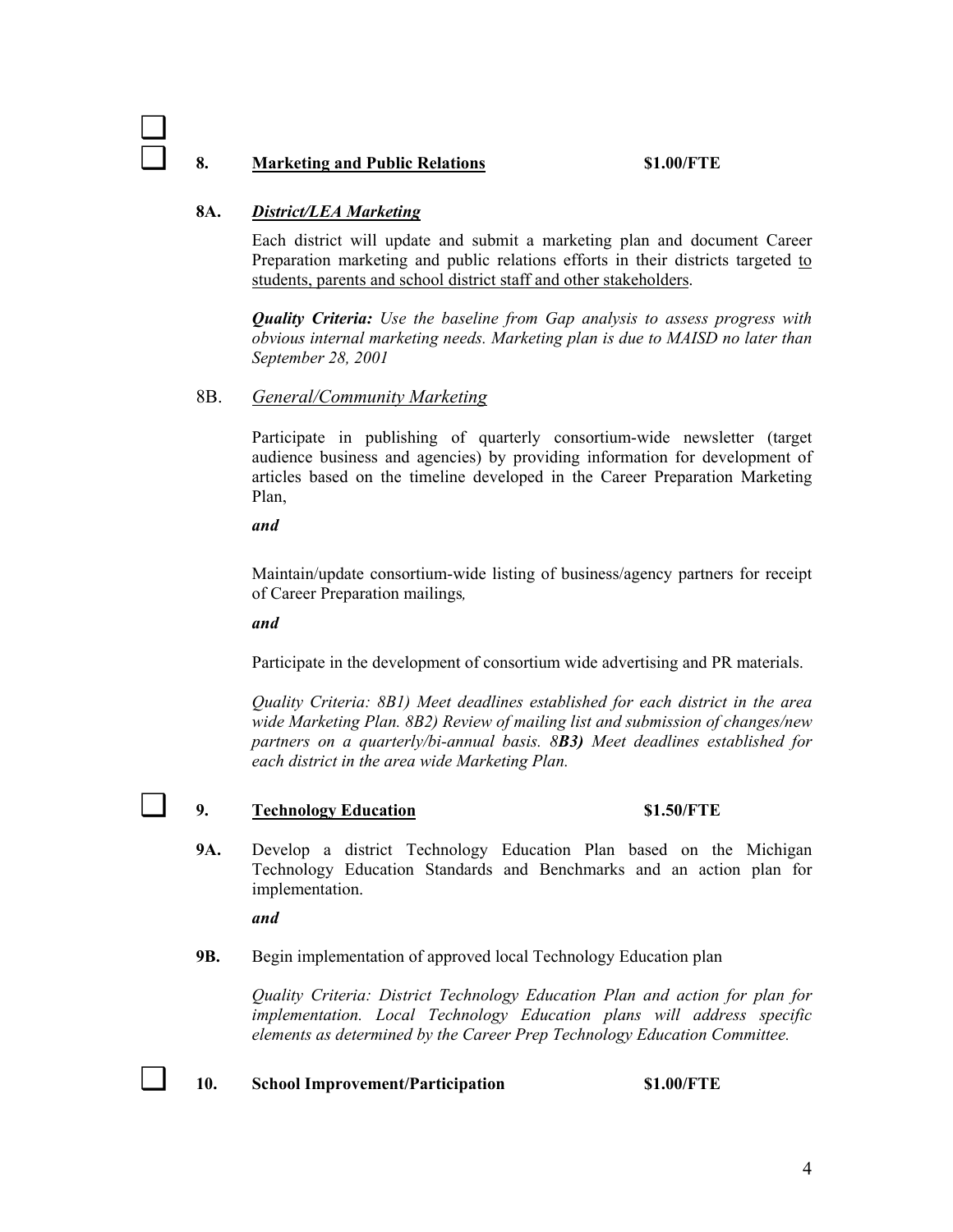**10A.** Document how Career Preparation is integrated into local district and building school improvement plans.

#### *and*

**10B.** Create and provide documentation related to a district-wide Career Preparation Team responsible for system-wide integration of Career Preparation.

*Quality Criteria: 10A) Submission of school improvement plans with Career Preparation related activities/strategies highlighted and/or statement from the district superintendent indicating when/how Career Preparation will be integrated into school and district improvement plans. 10B) Accomplishment of this payment point will be based on submission of meeting minutes and member sign-in sheets for a minimum of three district team meetings in the fiscal year. District teams shall include representation from teachers at all grade levels, administration, counseling, and building principals.*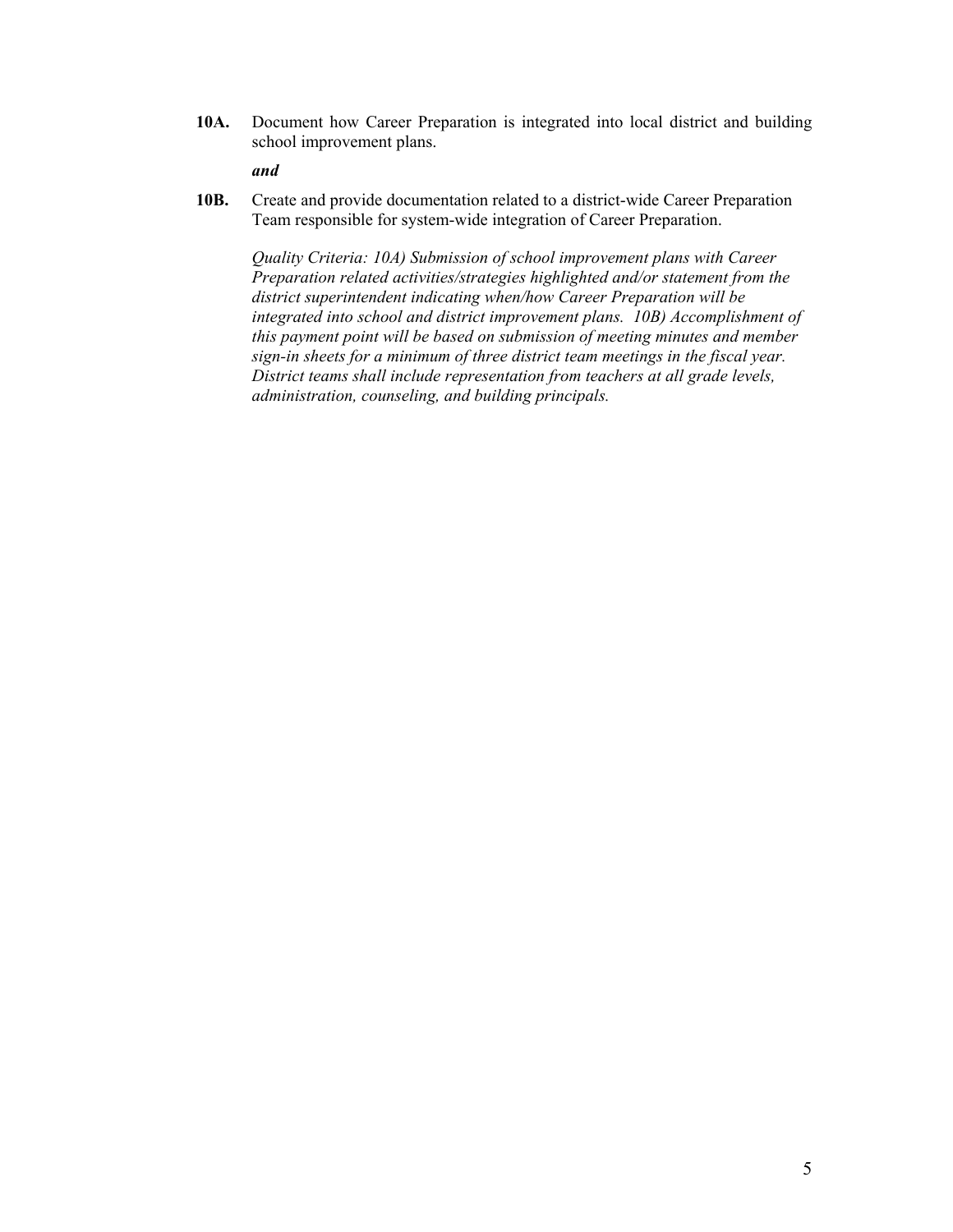# **Endnotes**

1

<sup>i</sup> This criticism does not apply to Michigan in isolation. A recent survey of research on school-to-work across the U.S. generally supports the claim that little progress has been made in estimating the causal effects of school-to-work programs (Hughes, et al., 2001). In contrast to the present paper, which searched intensively for unpublished studies even at the community level, this U.S. survey relied more on published academic research; ultimately, the two surveys are complementary.<br>ii In fiscal years 1994 to 1998, nearly \$1.5 billion was appropriated for grants to states and

local partnerships under the STWOA (Hershey, et al., 1999).<br>iii In particular, we interviewed representatives of the state's Educational Advisory

Groups, including Intermediate School District superintendents and staff, and state school-to-work administrators.

iv In partial contrast, a 1995 survey of community response to the school-to-work initiative in Michigan (EPIC-MRA, 1995) indicated broad-based community support for a school-to-work system in the state.<br>V While the tech prep initiative was initially administered out of the Michigan Department

of Education, the STWOA was administered by the Michigan Works! agencies and overseen by workforce development boards–decision-making boards with a majority of citizens from the private sector (i.e., employers), which are responsible for the state's workforce development programs.

vi Personal communication, Joanne Mahony, Office of Career and Technical Preparation, Michigan Department of Career Development, October 2001.

vii Personal communication, Joanne Mahony, Office of Career and Technical Preparation, Michigan Department of Career Development, October 2001.

viii Private Industry Councils were governing councils with a majority of citizens from the private sector responsible for overseeing workforce development initiatives in the state. ix Personal communication, John Williams, Michigan Department of Career Development, October 2001.

<sup>x</sup> See McLaughlin (1987) for elaboration of this general point.

xi Personal communication, Joanne Mahony, Office of Career and Technical Preparation, Michigan Department of Career Development, November 2001. These conferences have continued under the Career Preparation System.

<sup>xii</sup> This diagram is taken from Michigan Department of Career Development (2001).<br><sup>xiii</sup> Another shift the state made to offset the reticence regarding work-based programs, and hence to increase participation in state career preparation efforts, was to change the name of the program from "school-to-work" to "career preparation." State and local career preparation representatives interviewed reported that the state changed the terminology because "school-to-work" was perceived by too many parents, educators, and community members to mean vocational or technical education.

xiv Personal communication, Michael Bozym, Muskegon Area Intermediate School District Superintendent, November 2001.

xv Personal communication, John Williams, Michigan Department of Career Development, October 2001.